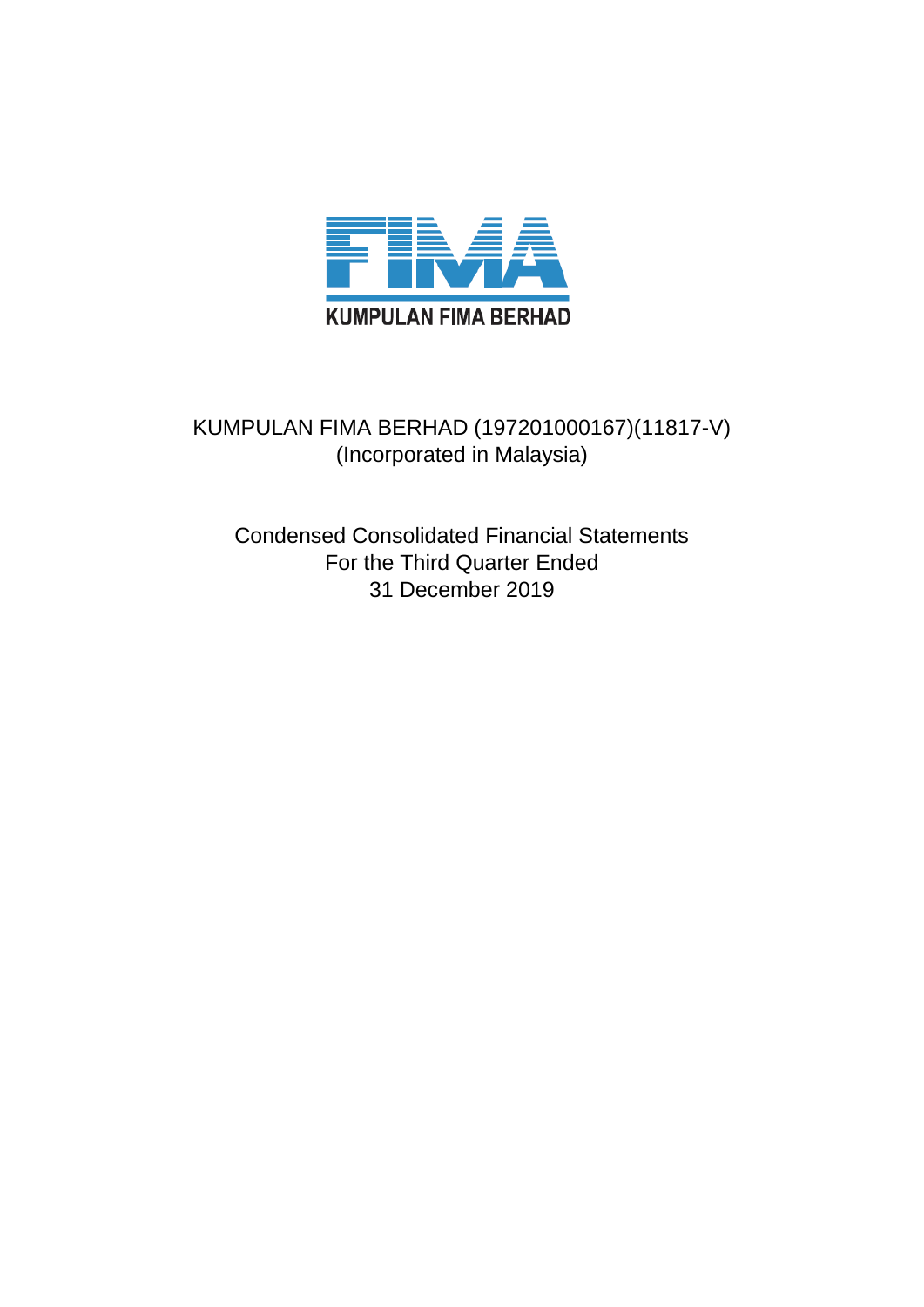

## **CONDENSED CONSOLIDATED STATEMENT OF COMPREHENSIVE INCOME FOR THE THIRD QUARTER ENDED 31 DECEMBER 2019** *(THE FIGURES HAVE NOT BEEN AUDITED)*

|                                                                |                | <b>Current quarter</b> |                       | 9 months cumulative |                       |  |
|----------------------------------------------------------------|----------------|------------------------|-----------------------|---------------------|-----------------------|--|
|                                                                |                | <b>Current</b>         | <b>Preceding year</b> | <b>Current</b>      | <b>Preceding year</b> |  |
|                                                                |                | year                   | corresponding         | year                | corresponding         |  |
|                                                                |                | quarter                | quarter               | to date             | period                |  |
|                                                                | <b>Note</b>    | 31-12-2019             | 31-12-2018            | 31-12-2019          | 31-12-2018            |  |
|                                                                |                | <b>RM'000</b>          | <b>RM'000</b>         | <b>RM'000</b>       | <b>RM'000</b>         |  |
|                                                                |                |                        |                       |                     |                       |  |
| Revenue                                                        | A <sub>9</sub> | 135,745                | 105,340               | 379,135             | 334,398               |  |
| Cost of sales                                                  |                | (97, 756)              | (55, 240)             | (253,061)           | (194, 785)            |  |
| <b>Gross profit</b>                                            |                | 37,989                 | 50,100                | 126,074             | 139,613               |  |
| Other income                                                   |                | 4,236                  | 2,424                 | 9,127               | 6,730                 |  |
| Other items of expense                                         |                |                        |                       |                     |                       |  |
| Administrative expenses                                        |                | (21, 607)              | (16, 882)             | (60, 240)           | (49, 927)             |  |
| Selling and marketing expenses                                 |                | (2, 261)               | (2,092)               | (6, 374)            | (5, 185)              |  |
| Other operating (expenses)/income                              |                | (3,941)                | (5, 917)              | (19, 867)           | 9,651                 |  |
|                                                                |                | (27, 809)              | (24, 891)             | (86, 481)           | (45,461)              |  |
| Finance costs                                                  |                | (855)                  | (518)                 | (2, 575)            | (1, 372)              |  |
| Share of results of associates                                 |                | 579                    | 134                   | 1,592               | 10                    |  |
| <b>Profit before tax</b>                                       | A9/A10         | 14,140                 | 27,249                | 47,737              | 99,520                |  |
| Income tax expense                                             | B <sub>5</sub> | (4,596)                | (8,040)               | (15, 308)           | (18, 972)             |  |
| <b>Profit net of tax</b>                                       |                | 9,544                  | 19,209                | 32,429              | 80,548                |  |
| Other comprehensive income                                     |                |                        |                       |                     |                       |  |
| Foreign currency translation differences                       |                |                        |                       |                     |                       |  |
| for foreign operations                                         |                | (1,976)                | 4,815                 | 1,836               | 4,158                 |  |
| <b>Total comprehensive income</b><br>for the period            |                | 7,568                  | 24,024                | 34,265              | 84,706                |  |
|                                                                |                |                        |                       |                     |                       |  |
| Profit attributable to:<br>Equity holders of the Company       |                | 9,115                  | 14,200                | 29,338              | 56,583                |  |
| Non-controlling interests                                      |                | 429                    | 5,009                 | 3,091               | 23,965                |  |
| Profit for the period                                          |                | 9,544                  | 19,209                | 32,429              | 80,548                |  |
|                                                                |                |                        |                       |                     |                       |  |
| <b>Total comprehensive income</b><br>attributable to:          |                |                        |                       |                     |                       |  |
| Equity holders of the Company                                  |                | 7,181                  | 18,172                | 30,650              | 60,104                |  |
|                                                                |                | 387                    | 5,852                 |                     |                       |  |
| Non-controlling interests<br><b>Total comprehensive income</b> |                |                        |                       | 3,615               | 24,602                |  |
| for the period                                                 |                | 7,568                  | 24,024                | 34,265              | 84,706                |  |
| Earnings per share attributable                                |                |                        |                       |                     |                       |  |
| to equity holders of the Company:                              |                |                        |                       |                     |                       |  |
| Basic/diluted earnings per share (sen)                         | <b>B12</b>     | 3.24                   | 5.04                  | 10.43               | 20.09                 |  |

(The condensed consolidated statement of comprehensive income should be read in conjunction with the audited financial statements for the year ended 31 March 2019 and the accompanying explanatory notes attached to the interim financial *statements).*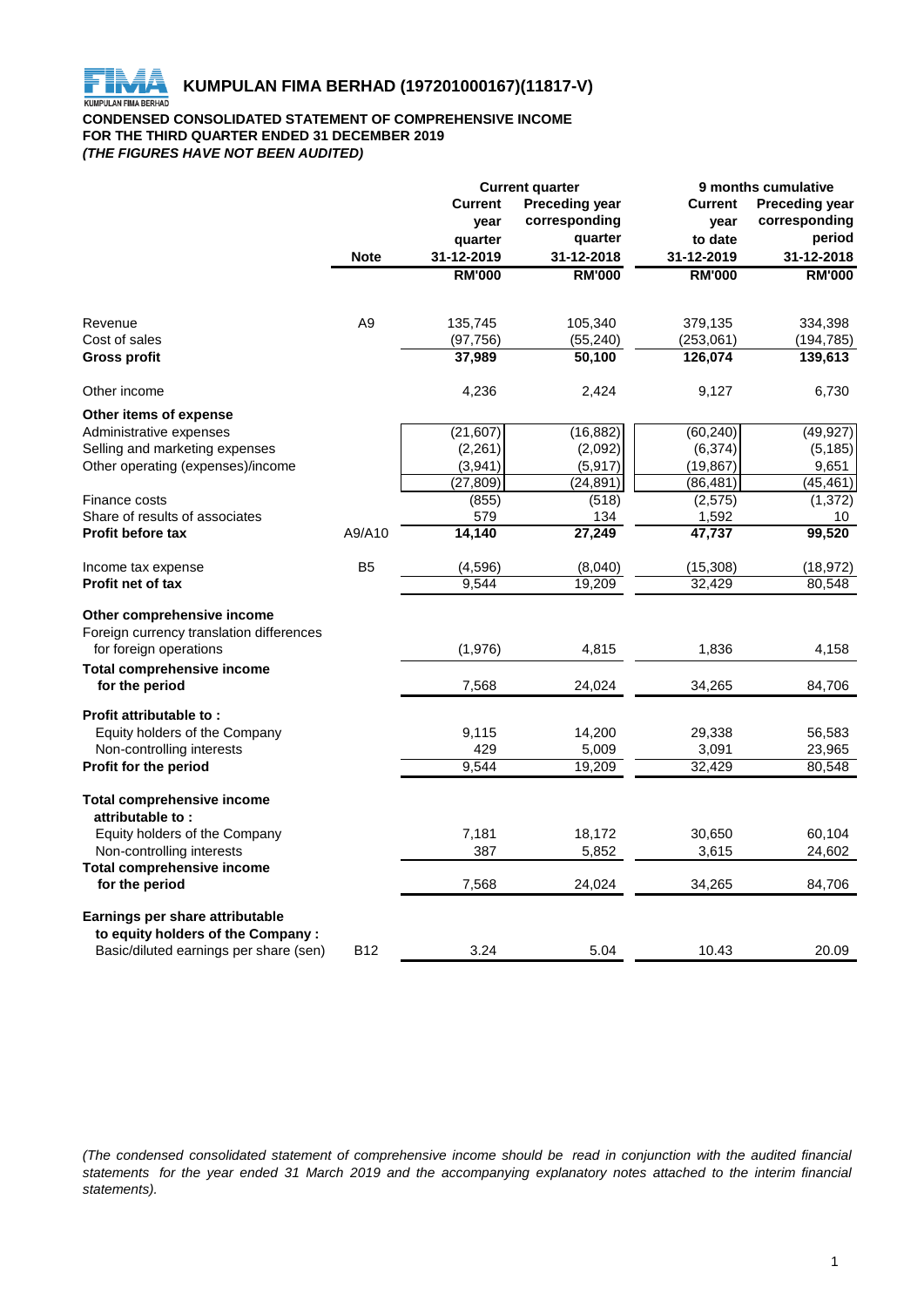## **CONDENSED CONSOLIDATED STATEMENT OF FINANCIAL POSITION AS AT 31 DECEMBER 2019**

|                                                                                       | As at<br>31-12-2019    | As at<br>31-3-2019 |
|---------------------------------------------------------------------------------------|------------------------|--------------------|
|                                                                                       | <b>RM'000</b>          | <b>RM'000</b>      |
| <b>ASSETS</b>                                                                         |                        |                    |
| Non-current assets                                                                    |                        |                    |
| Property, plant and equipment                                                         | 553,487                | 548,078            |
| Right-of-use assets                                                                   | 25,213                 |                    |
| Investment properties                                                                 | 63,964                 | 65,191             |
| Investment in associates                                                              | 32,866                 | 31,274             |
| Deferred tax assets                                                                   | 10,121                 | 11,207             |
| Goodwill on consolidation                                                             | 12,710                 | 12,710             |
|                                                                                       | 698,361                | 668,460            |
| <b>Current assets</b>                                                                 |                        |                    |
| Inventories                                                                           | 106,372                | 104,669            |
| <b>Biological assets</b>                                                              | 4,998                  | 4,504              |
| Trade receivables                                                                     | 136,055                | 129,159            |
| Other receivables                                                                     | 46,334                 | 36,789             |
| Short term cash investments                                                           | 184,408                | 148,122            |
| Cash and bank balances                                                                | 97,828                 | 142,196            |
|                                                                                       | 575,995                | 565,439            |
| TOTAL ASSETS                                                                          | 1,274,356              | 1,233,899          |
| <b>EQUITY AND LIABILITIES</b><br>Equity attributable to equity holders of the Company |                        |                    |
| Share capital                                                                         | 311,670                | 311,670            |
| <b>Treasury shares</b>                                                                | (2,286)                | (1, 143)           |
| Other reserves                                                                        | 60,375                 | 59,063             |
| Retained earnings                                                                     | 437,605                | 433,562            |
|                                                                                       | 807,364                | 803,152            |
| Non-controlling interests                                                             | 244,847                | 253,807            |
| <b>Total equity</b>                                                                   | $\overline{1,}052,211$ | 1,056,959          |
| <b>Non-current liabilities</b>                                                        |                        |                    |
| Lease obligations                                                                     | 36,021                 | 14,868             |
| Retirement benefit obligations                                                        | 1,855                  | 1,831              |
| Deferred tax liabilities                                                              | 41,998                 | 42,031             |
|                                                                                       | 79,874                 | 58,730             |
| <b>Current liabilities</b>                                                            |                        |                    |
| Lease obligations                                                                     | 4,812                  | 643                |
| Short term borrowings                                                                 | 37,325                 | 34,506             |
| Trade and other payables                                                              | 81,961                 | 64,360             |
| Provisions                                                                            | 9,833                  | 11,312             |
| Tax payable                                                                           | 8,340                  | 7,389              |
|                                                                                       | 142,271                | 118,210            |
| <b>Total liabilities</b>                                                              | 222,145                | 176,940            |
| <b>TOTAL EQUITY AND LIABILITIES</b>                                                   | 1,274,356              | 1,233,899          |
|                                                                                       |                        |                    |
| Net assets per share (RM)                                                             | 2.86                   | 2.85               |

*(The condensed consolidated statement of financial position should be read in conjunction with the audited* financial statements for the year ended 31 March 2019 and the accompanying explanatory notes attached to the *interim financial statements).*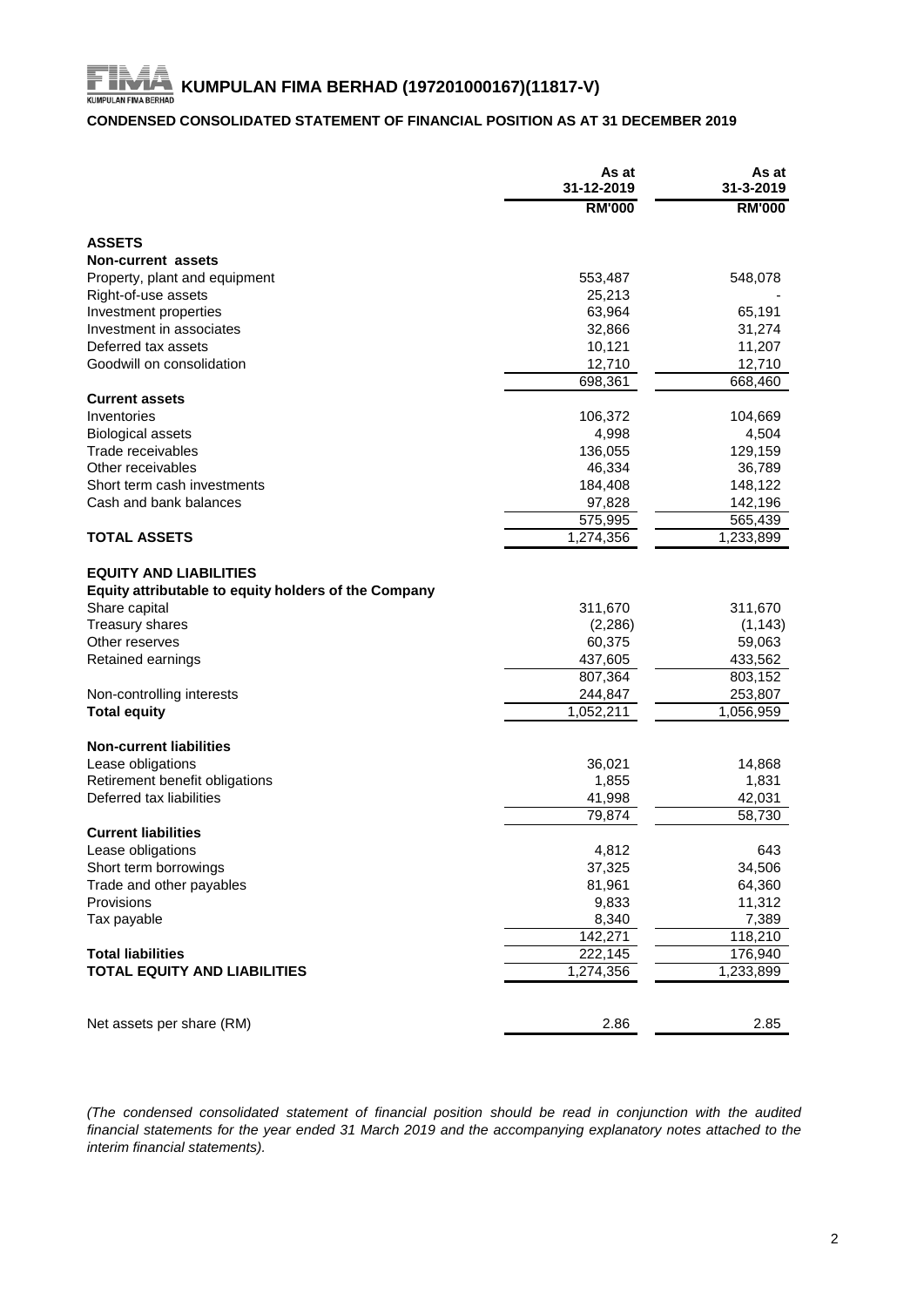**THE FILARE AND ADDRESS CONFULAN FIMA BERHAD (197201000167)(11817-V)** 

#### **CONDENSED CONSOLIDATED STATEMENT OF CHANGES IN EQUITY FOR THE THIRD QUARTER ENDED 31 DECEMBER 2019**

|                                                                                                                                      | Attributable to equity holders of the Company |                                            |                           |                                               |                                     |                                                                                     |                                                 |                                              |                               |                                                   |                                         |
|--------------------------------------------------------------------------------------------------------------------------------------|-----------------------------------------------|--------------------------------------------|---------------------------|-----------------------------------------------|-------------------------------------|-------------------------------------------------------------------------------------|-------------------------------------------------|----------------------------------------------|-------------------------------|---------------------------------------------------|-----------------------------------------|
|                                                                                                                                      |                                               |                                            |                           | Non-distributable                             |                                     | Distributable                                                                       |                                                 |                                              |                               |                                                   |                                         |
| Group                                                                                                                                | <b>Share</b><br>capital<br><b>RM'000</b>      | <b>Treasury</b><br>shares<br><b>RM'000</b> | reserves<br><b>RM'000</b> | Other Revaluation<br>reserve<br><b>RM'000</b> | Capital<br>reserve<br><b>RM'000</b> | Capital<br>reserve<br>arising from<br>bonus issue in<br>subsidiary<br><b>RM'000</b> | Foreign<br>exchange<br>reserve<br><b>RM'000</b> | <b>Retained</b><br>earnings<br><b>RM'000</b> | <b>Total</b><br><b>RM'000</b> | Non-<br>controlling<br>interests<br><b>RM'000</b> | <b>Total</b><br>equity<br><b>RM'000</b> |
|                                                                                                                                      |                                               |                                            |                           |                                               |                                     |                                                                                     |                                                 |                                              |                               |                                                   |                                         |
| At 1 April 2019                                                                                                                      | 311,670                                       | (1, 143)                                   | 59,063                    | $\overline{\phantom{a}}$                      | 437                                 | 66,459                                                                              | (7, 833)                                        | 433,562                                      | 803,152                       | 253,807                                           | 1,056,959                               |
| Total comprehensive income for the period                                                                                            |                                               | $\overline{\phantom{a}}$                   | 1,312                     |                                               |                                     |                                                                                     | 1,312                                           | 29,338                                       | 30,650                        | 3,615                                             | 34,265                                  |
| <b>Transactions with owners</b><br>Dividend<br>Dividend paid to minority shareholders of a subsidiary<br>Purchase of treasury shares |                                               | (1, 143)                                   |                           |                                               | $\blacksquare$                      |                                                                                     |                                                 | (25, 295)                                    | (25, 295)<br>(1, 143)         | (11,560)<br>(1,015)                               | (25, 295)<br>(11,560)<br>(2, 158)       |
| Total transaction with owners                                                                                                        |                                               | (1, 143)                                   |                           |                                               |                                     |                                                                                     |                                                 | (25, 295)                                    | (26, 438)                     | (12, 575)                                         | (39,013)                                |
| At 31 December 2019                                                                                                                  | 311,670                                       | (2, 286)                                   | 60,375                    | $\sim$                                        | 437                                 | 66,459                                                                              | (6, 521)                                        | 437,605                                      | 807,364                       | 244,847                                           | 1,052,211                               |
| At 1 April 2018                                                                                                                      | 311,670                                       | (440)                                      | 44,858                    |                                               | 437                                 | 66,459                                                                              | (29, 128)                                       | 398,993                                      | 755,081                       | 244,844                                           | 999,925                                 |
| Total comprehensive income for the period                                                                                            |                                               | $\overline{\phantom{a}}$                   | 3,521                     |                                               |                                     |                                                                                     | 3,521                                           | 56,583                                       | 60,104                        | 24,602                                            | 84,706                                  |
| <b>Transactions with owners</b>                                                                                                      |                                               |                                            |                           |                                               |                                     |                                                                                     |                                                 |                                              |                               |                                                   |                                         |
| Dividend<br>Dividend paid to minority shareholders of a subsidiary                                                                   |                                               | $\blacksquare$                             |                           |                                               |                                     | $\sim$                                                                              |                                                 | (25, 353)                                    | (25, 353)                     | (11, 643)                                         | (25, 353)<br>(11, 643)                  |
| Purchase of treasury shares                                                                                                          |                                               | (566)                                      |                           |                                               |                                     |                                                                                     |                                                 |                                              | (566)                         | (1, 419)                                          | (1,985)                                 |
| Total transaction with owners                                                                                                        |                                               | (566)                                      |                           |                                               |                                     |                                                                                     |                                                 | (25, 353)                                    | (25, 919)                     | (13,062)                                          | (38, 981)                               |
| At 31 December 2018                                                                                                                  | 311,670                                       | (1,006)                                    | 48,379                    | $\sim$                                        | 437                                 | 66,459                                                                              | (25, 607)                                       | 430,223                                      | 789,266                       | 256,384                                           | 1,045,650                               |

(The condensed consolidated statements of changes in equity should be read in conjunction with the audited financial statements for the year ended 31 March 2019 and the accompanying explanatory notes attached to the *interim financial statements).*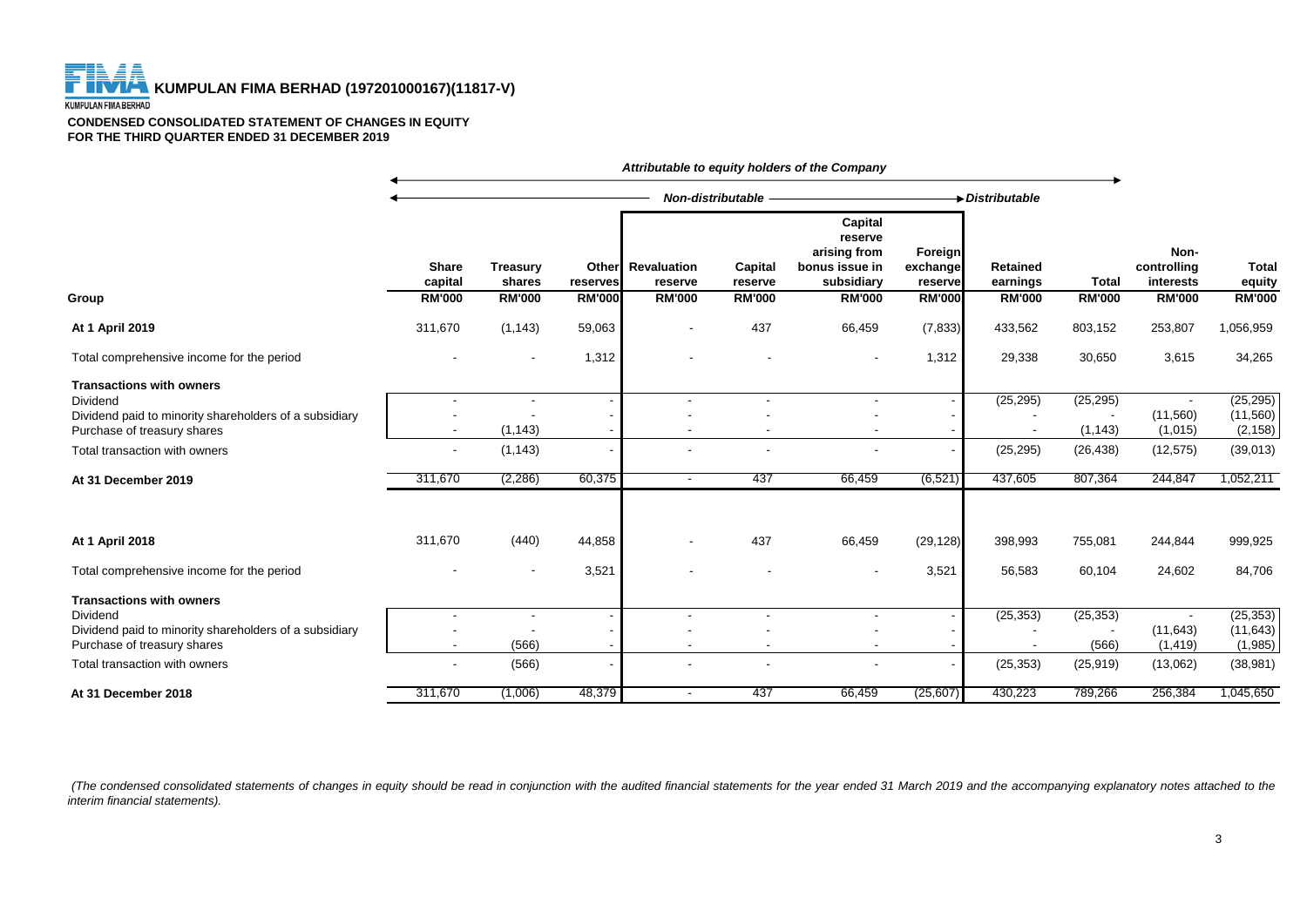## **CONDENSED CONSOLIDATED STATEMENT OF CASH FLOWS FOR THE THIRD QUARTER ENDED 31 DECEMBER 2019**

|                                                                | -9 months ended $\,-$ |               |
|----------------------------------------------------------------|-----------------------|---------------|
|                                                                | 31-12-2019            | 31-12-2018    |
|                                                                | <b>RM'000</b>         | <b>RM'000</b> |
| <b>CASH FLOWS FROM OPERATING ACTIVITIES</b>                    |                       |               |
| Profit before tax<br>Adjustments for:                          | 47,737                | 99,520        |
| Depreciation of investment properties                          | 1,227                 | 1,552         |
| Depreciation for property, plant and equipment                 | 18,964                | 16,301        |
| Depreciation of right-of-use assets                            | 8,456                 |               |
| Fair value changes on biological assets                        | (494)                 | 1,356         |
| Impairment loss on trade and other receivables                 | 632                   | 1,459         |
| Interest expense                                               | 2,575                 | 1,372         |
| Interest income                                                | (5,759)               | (5, 435)      |
| Net provision for/(reversal of) retirement benefit obligation  | 50                    | (53)          |
| Net reversal of provision for warranty                         | (1, 479)              | (1,482)       |
| Net unrealised forex gain                                      | (156)                 | (6,670)       |
| Net gain on disposal of property, plant and equipment          | (56)                  |               |
| Share of results of associates                                 | (1,592)               | (10)          |
| Write down/(back) of inventories                               | 796                   | (1,251)       |
| Write back of impairment loss on property, plant and equipment |                       | (23, 631)     |
| Operating profit before working capital changes                | 70,901                | 83,028        |
| Increase in inventories                                        | (2, 499)              | (47,061)      |
| (Increase)/decrease in receivables                             | (17,073)              | 16,368        |
| Increase in payables                                           | 18,552                | 12,358        |
| Cash generated from operations                                 | 69,881                | 64,693        |
| Interest paid                                                  | (2, 575)              | (1, 372)      |
| Taxes paid                                                     | (14, 255)             | (15,609)      |
| Retirement benefits paid                                       | (63)                  |               |
| Net cash generated from operating activities                   | 52,988                | 47,712        |
| <b>CASH FLOWS FROM INVESTING ACTIVITIES</b>                    |                       |               |
| Proceeds from disposal of property, plant and equipment        | 56                    |               |
| Purchase of property, plant and equipment                      | (24, 373)             | (33, 235)     |
| Net dividend received from an associated company               |                       | 13,303        |
| Acquisition of treasury shares                                 | (1, 143)              | (566)         |
| Interest income received                                       | 5,759                 | 5,435         |
| Net placement of short term cash investments                   | (36, 286)             | (92, 999)     |
| Net cash used in investing activities                          | (55,987)              | (108, 062)    |
| <b>CASH FLOWS FROM FINANCING ACTIVITIES</b>                    |                       |               |
| Net drawdown of borrowings                                     | 2,819                 | 4,797         |
| Repayment of lease obligations                                 | (8, 347)              | (573)         |
| Dividend paid                                                  | (25, 295)             | (25, 353)     |
| Dividend paid by a subsidiary to non-controlling interests     | (11,560)              | (11, 643)     |
| Net cash used in financing activities                          | (42, 383)             | (32, 772)     |
|                                                                |                       |               |
| <b>NET DECREASE IN CASH AND CASH EQUIVALENTS</b>               | (45, 382)             | (93, 122)     |
| EFFECT ON FOREIGN EXCHANGE RATE CHANGES IN CASH                |                       |               |
| <b>AND CASH EQUIVALENTS</b>                                    | 1,014                 | 3,956         |
| CASH AND CASH EQUIVALENTS AT BEGINNING OF PERIOD               | 142,196               | 235,297       |
| CASH AND CASH EQUIVALENTS AT END OF PERIOD                     | 97,828                | 146,131       |
| <b>CASH AND CASH EQUIVALENTS COMPRISE:</b>                     |                       |               |
| Cash and bank balances                                         | 70,927                | 113.212       |
| Fixed deposits with financial institutions                     | 26,901                | 32,919        |
|                                                                | 97,828                | 146,131       |
|                                                                |                       |               |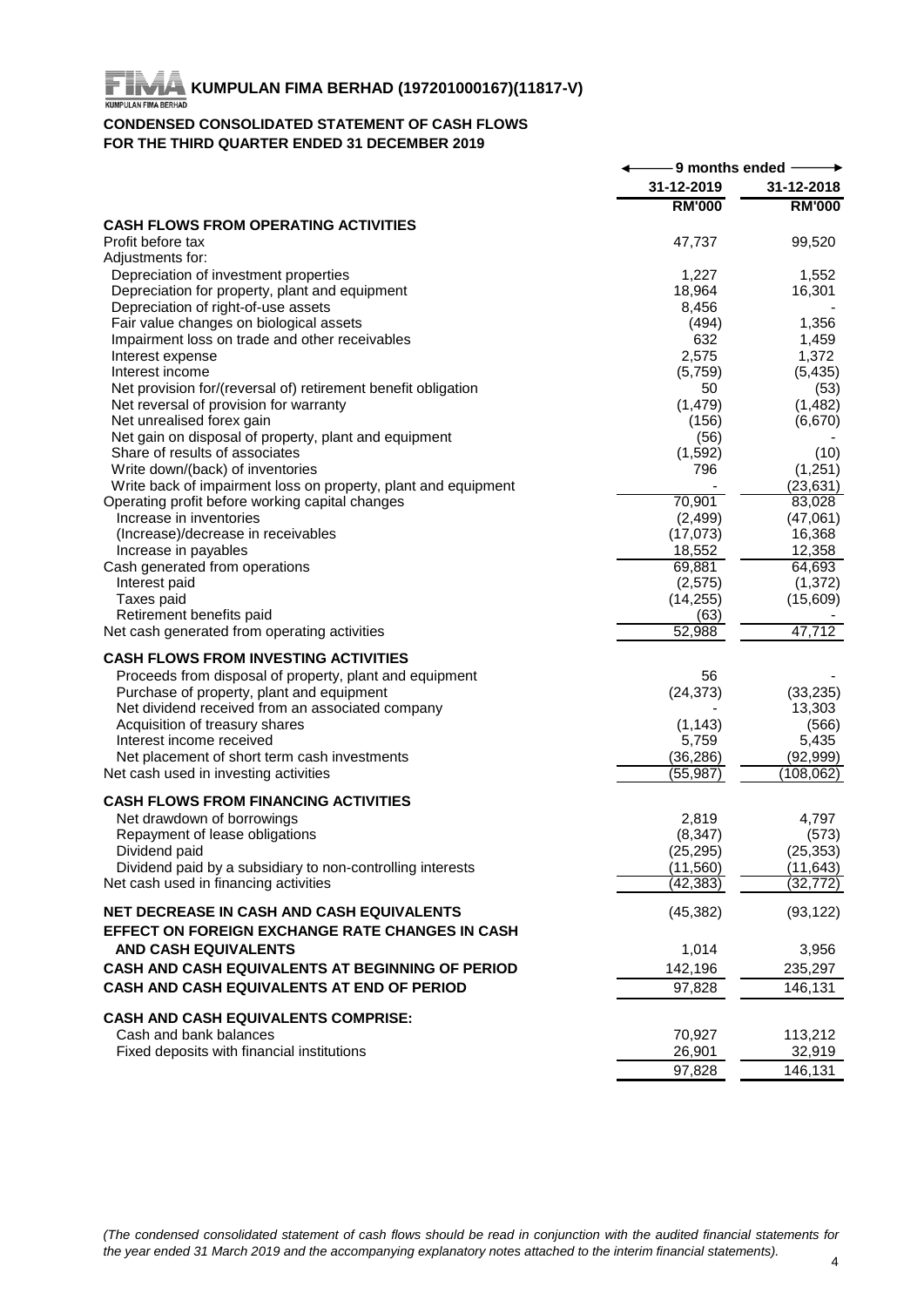

## **NOTES TO THE QUARTERLY ANNOUNCEMENT FOR THE THIRD QUARTER ENDED 31 DECEMBER 2019**

#### **PART A - Explanatory notes pursuant to MFRS 134**

#### **A1. Accounting policies and basis of preparation**

The interim financial statements are unaudited and have been prepared in accordance with the requirements of MFRS 134: Interim Financial Reporting and paragraph 9.22 of the Listing Requirements of the Bursa Securities.

The interim financial statements should be read in conjunction with the audited financial statements for the year ended 31 March 2019. These explanatory notes attached to the interim financial statements provide an explanation of events and transactions that are significant to the understanding of the changes in the financial position and performance of the Group since the financial year ended 31 March 2019.

#### **A2. Changes in accounting policies**

#### **(a) Adoption of MFRSs, amendments to MFRSs and IC Interpretation**

The significant accounting policies adopted are consistent with those of the statutory financial statements for the financial year ended 31 March 2019 except for the adoption of the following new and revised Malaysian Financial Reporting Standards ("MFRSs"), Amendments to MFRSs and IC Interpretations.

On 1 April 2019, the Group adopted the following new and amended MFRSs and IC Interpretation:

- MERS 16: Leases
- Amendments to MFRS 9: Prepayment feature with compensation
- Amendments to MFRS 119: Plan amendment, curtailment or settlement
- Amendments to MFRS 128: Long term interest in associates and joint ventures
- Annual Improvements to MFRS Standards 2015 2017 Cycle
- IC Interpretation 23: Uncertainty over income tax treatments

The adoption of the above standards and interpretation did not have a significant impact on the financial statements in the period of initial application except as discussed below:

#### **MFRS 16: Leases**

MFRS 16 replaced MFRS 117: Leases, IC Interpretation 4: Determining whether an Arrangement contains a Lease, IC Interpretation 115: Operating Lease-Incentives and IC Interpretation 127: Evaluating the Substance of Transactions Involving the Legal Form of a Lease. MFRS 16 sets out the principles for the recognition, measurement, presentation and disclosure of leases and requires lessees to account for all leases under a single on-balance sheet model similar to the accounting for finance leases under MFRS 117.

At the commencement date of a lease, a lessee recognised a liability to make lease payments and an asset representing the right to use the underlying asset during the lease term. Lessees are required to recognise interest expense on the lease liability and the depreciation expense on the right-of-use asset.

Lessor accounting under MFRS 16 is substantially the same as the accounting under MFRS 117. Lessors continued to classify all leases using the same classification principle as in MFRS 117 and distinguish between two types of leases: operating and finance leases.

The standard affected primarily the accounting for the Group's non-cancellable operating leases. The Group recognised right-of-use assets and corresponding liabilities by applying the modified retrospective approach and not restate comparative amounts for the year prior to initial adoption. Right-of-use assets is measured at an amount equal to the lease liability amount on the date of transition.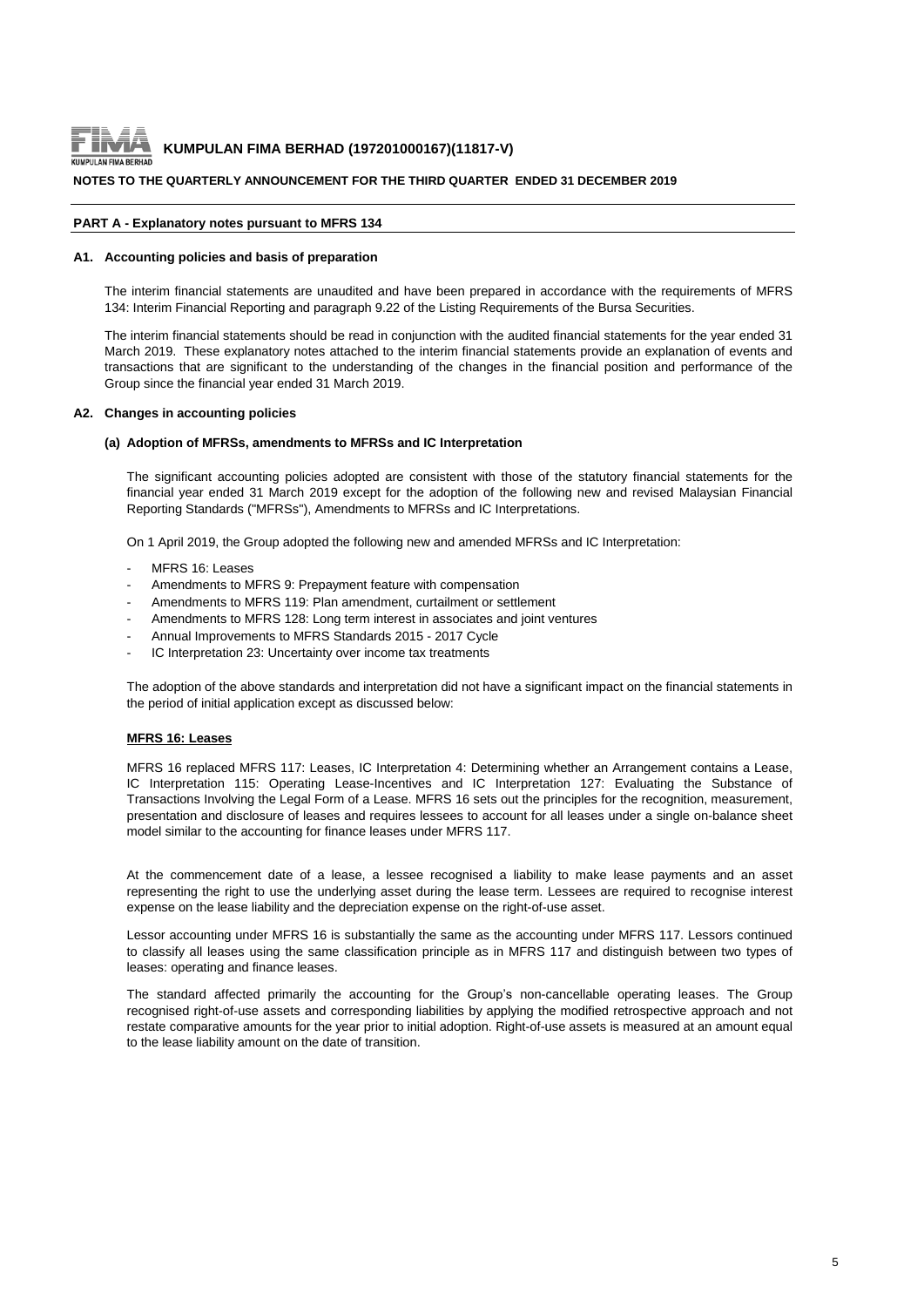

#### **NOTES TO THE QUARTERLY ANNOUNCEMENT FOR THE THIRD QUARTER ENDED 31 DECEMBER 2019**

#### **A2. Changes in accounting policies (cont'd.)**

#### **(a) Adoption of MFRSs, amendments to MFRSs and IC Interpretation (cont'd.)**

#### **MFRS 16: Leases (cont'd.)**

In summary, upon the adoption of MFRS 16, the Group recognised the following balances as at 1 April 2019:

|                     | Assets/<br>(Liabilities)<br><b>RM'000</b> |
|---------------------|-------------------------------------------|
| Right-of-use assets | 33,669                                    |
| Lease liabilities   | (33,669)                                  |

In the profit and loss, expenses which were previously recognised as lease expenses in the cost of sales are now replaced by interest expense on lease liabilities (included within the finance costs line) and depreciation of right-of use assets. In the statement of cash flows, lease payments for the principal portion are now classified under financing activities compared to operating activities in the past.

#### **(b) Standards and Interpretations issued but not yet effective**

The Group has not early adopted the following new and amended MFRSs and IC Interpretations that are not yet effective:

| <b>Description</b>                                                  | <b>Effective for</b><br>financial period<br>beginning<br>on or after |
|---------------------------------------------------------------------|----------------------------------------------------------------------|
| Amendments to MFRS 3: Definition of a Business                      | 1 January 2020                                                       |
| Amendments to MFRS 101: Definition of Material                      | 1 January 2020                                                       |
| Amendments to MFRS 108: Definition of Material                      | 1 January 2020                                                       |
| MFRS 17: Insurance contracts                                        | 1 January 2021                                                       |
| Amendments to MFRS 10 and MFRS 128: Sales or contribution of assets |                                                                      |
| between an investor and its associate or joint venture              | Deferred                                                             |

The directors expect that the adoption of the above standards and interpretations will have no material impact on the financial statements in the period of initial application.

#### **A3. Auditors' report on preceding annual financial statements**

The financial statements of the Group for the financial year ended 31 March 2019 were not subject to any audit qualification.

#### **A4. Seasonal and cyclical factors**

The operations of the Group are not affected by any seasonal or cyclical factors other than the manufacturing segment which is affected by cyclical changes in volumes of certain products whilst the plantation segment is affected by seasonal crop production, weather conditions and fluctuating commodity prices.

#### **A5. Unusual items affecting the financial statements**

There were no items affecting assets, liabilities, equity, net income or cash flows that are unusual because of their nature, size or incidence other than as disclosed in Note B10(2).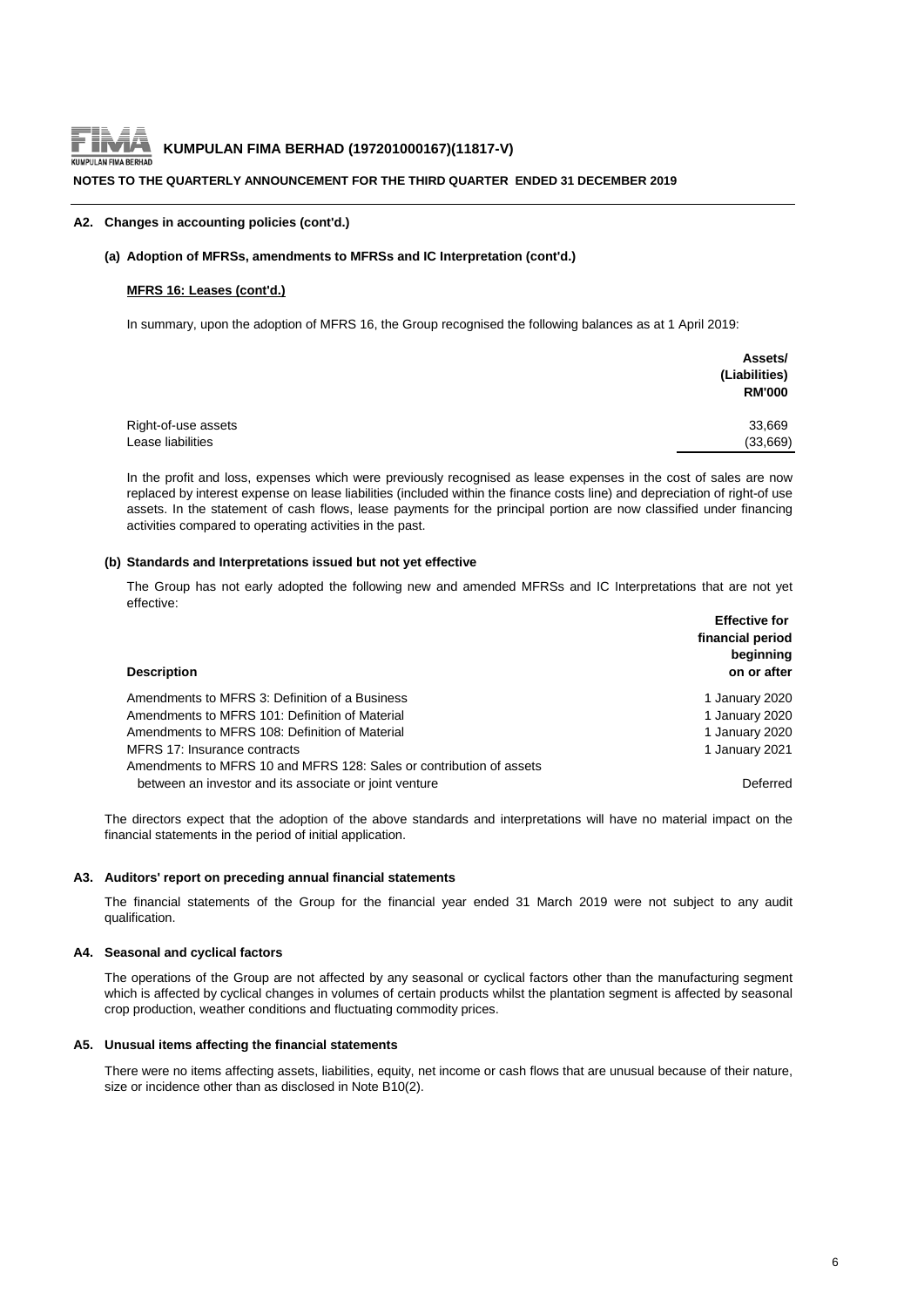

## **KUMPULAN FIMA BERHAD (197201000167)(11817-V)**<br>JLAN FIMA BERHAD

## **NOTES TO THE QUARTERLY ANNOUNCEMENT FOR THE THIRD QUARTER ENDED 31 DECEMBER 2019**

#### **A6. Changes in estimates**

There were no changes in estimates that have a material effect on the current quarter's results.

#### **A7. Issuances, cancellation, repurchases, resale and repayment of debts and equity securities**

Save as disclosed below, there were no issuances, cancellations, repurchases, resale and repayments of debts and equity securities for the current quarter.

During the current quarter, the Company repurchased 211,800 of its issued ordinary shares from open market at an average price of RM1.61. The total transaction paid for the repurchase including transaction costs was RM349,000. Of the total 282,231,600 issued ordinary shares, 1,442,500 shares are held as treasury shares by the Company.

## **A8. Dividend paid**

The following dividends were paid during the current and previous corresponding period:

|                       |                                                             | Cumulative quarter ended |               |
|-----------------------|-------------------------------------------------------------|--------------------------|---------------|
|                       |                                                             | 31-12-2019               | 31-12-2018    |
| <b>Final dividend</b> |                                                             | <b>RM'000</b>            | <b>RM'000</b> |
| 2018                  | 9.0% single-tier final dividend<br>(paid on 5 October 2018) | -                        | 25,353        |
| 2019                  | 9.0% single-tier final dividend<br>(paid on 7 October 2019) | 25.295                   |               |

## **A9. Segmental information**

### **(i) Segmental revenue and results for business segments**

|                          |               | <b>Quarter ended</b> | 9 months cumulative |               |  |
|--------------------------|---------------|----------------------|---------------------|---------------|--|
|                          | 31-12-2019    | 31-12-2018           | 31-12-2019          | 31-12-2018    |  |
| Revenue                  | <b>RM'000</b> | <b>RM'000</b>        | <b>RM'000</b>       | <b>RM'000</b> |  |
| Manufacturing*           | 33,453        | 34,561               | 99,672              | 101,857       |  |
| <b>Plantation</b>        | 31,997        | 21,328               | 82,815              | 80,785        |  |
| <b>Bulking</b>           | 31,191        | 22,243               | 82,261              | 59,262        |  |
| Food                     | 37,745        | 25,972               | 110,523             | 88,717        |  |
| <b>Others</b>            | 2,354         | 3,637                | 11,294              | 11,890        |  |
|                          | 136,740       | 107.741              | 386,565             | 342,511       |  |
| Eliminations             | (995)         | (2,401)              | (7, 430)            | (8, 113)      |  |
|                          | 135,745       | 105,340              | 379,135             | 334,398       |  |
| <b>Profit before tax</b> |               |                      |                     |               |  |
| Manufacturing*           | 4,155         | 9,594                | 17,379              | 24,484        |  |
| <b>Plantation</b>        | (1,711)       | 5,356                | (4,735)             | 32,793        |  |
| <b>Bulking</b>           | 10,434        | 12,795               | 27,901              | 32,635        |  |
| Food                     | 3,482         | (1, 162)             | 11,983              | 8,919         |  |
| <b>Others</b>            | (2,799)       | 532                  | (6, 383)            | 679           |  |
|                          | 13,561        | 27,115               | 46,145              | 99,510        |  |
| Associated companies     | 579           | 134                  | 1,592               | 10            |  |
|                          | 14,140        | 27,249               | 47,737              | 99,520        |  |

\* Production and trading of security documents.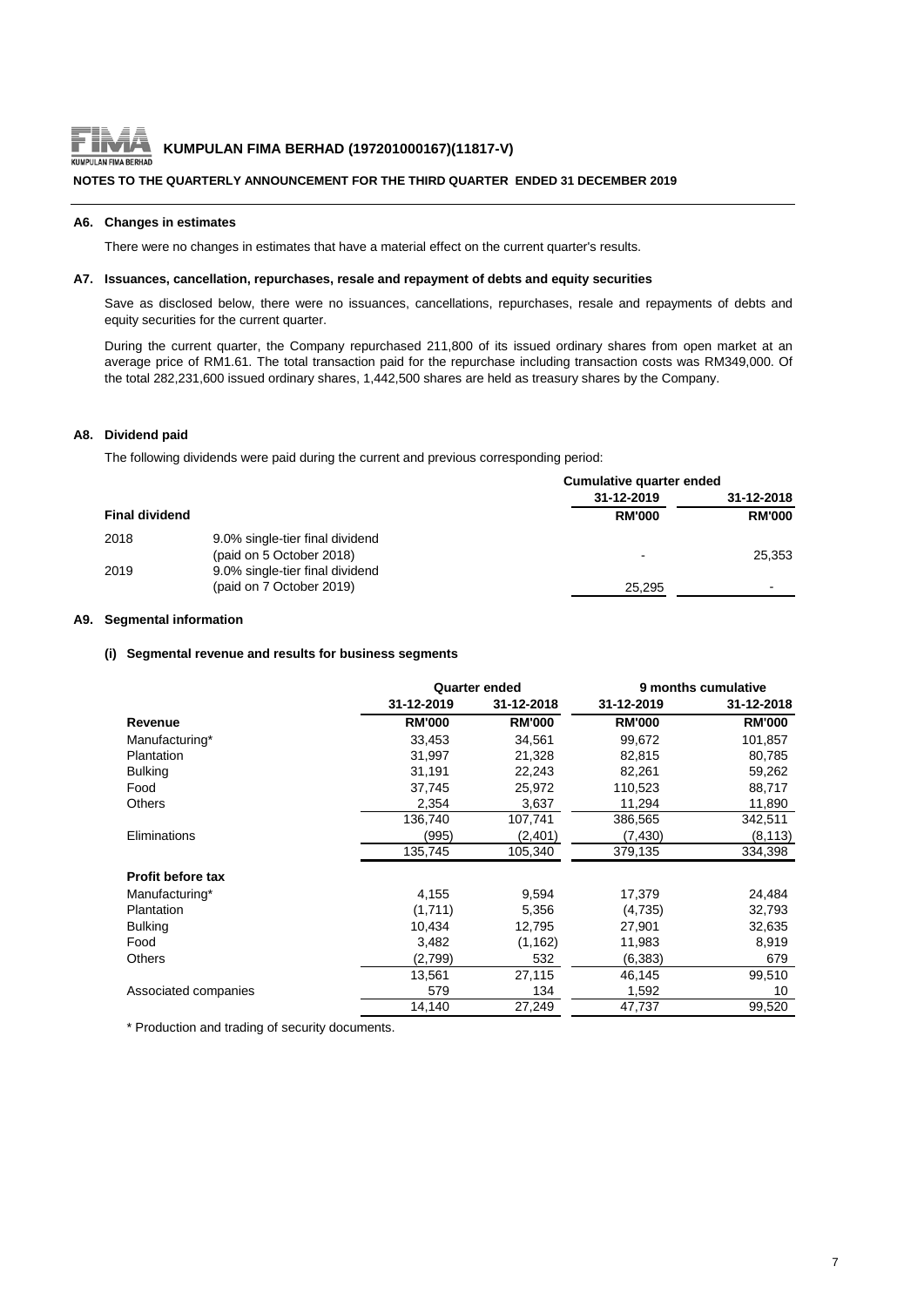

## **NOTES TO THE QUARTERLY ANNOUNCEMENT FOR THE THIRD QUARTER ENDED 31 DECEMBER 2019**

## **A9. Segmental information (cont'd.)**

## **(ii) Geographical segments**

|                      |               | <b>Quarter ended</b> | 9 months cumulative |               |
|----------------------|---------------|----------------------|---------------------|---------------|
|                      | 31-12-2019    | 31-12-2018           | 31-12-2019          | 31-12-2018    |
| Revenue              | <b>RM'000</b> | <b>RM'000</b>        | <b>RM'000</b>       | <b>RM'000</b> |
| Malaysia             | 75.026        | 66.282               | 214.302             | 190.097       |
| Indonesia            | 25,239        | 17.179               | 66,054              | 68,548        |
| Papua New Guinea     | 36,475        | 24,280               | 106,209             | 83,866        |
|                      | 136,740       | 107,741              | 386,565             | 342,511       |
| Eliminations         | (995)         | (2,401)              | (7, 430)            | (8, 113)      |
|                      | 135,745       | 105,340              | 379,135             | 334,398       |
| Profit before tax    |               |                      |                     |               |
| Malaysia             | 8,299         | 19,547               | 28,265              | 45,488        |
| Indonesia            | 1,956         | 9,078                | 6,259               | 45,866        |
| Papua New Guinea     | 3,306         | (1,510)              | 11,621              | 8,156         |
|                      | 13.561        | 27.115               | 46,145              | 99,510        |
| Associated companies | 579           | 134                  | 1,592               | 10            |
|                      | 14.140        | 27.249               | 47,737              | 99.520        |

| <b>Assets and liabilities</b> | <b>Current year to date</b><br>31-12-2019 |                              | <b>Preceding year</b><br>corresponding period<br>31-12-2018 |                              |  |
|-------------------------------|-------------------------------------------|------------------------------|-------------------------------------------------------------|------------------------------|--|
|                               | <b>Assets</b><br><b>RM'000</b>            | Liabilities<br><b>RM'000</b> | <b>Assets</b><br><b>RM'000</b>                              | Liabilities<br><b>RM'000</b> |  |
| Malaysia                      | 1.449.184                                 | 174.574                      | 1,438,818                                                   | 262,910                      |  |
| Indonesia                     | 112.542                                   | 16,663                       | 120.912                                                     | 19,682                       |  |
| Papua New Guinea              | 177,166                                   | 96,160                       | 160,761                                                     | 67,624                       |  |
|                               | 1,738,892                                 | 287,397                      | 1,720,491                                                   | 350,216                      |  |
| Eliminations                  | (464,536)                                 | (65, 252)                    | (481,234)                                                   | (158,186)                    |  |
|                               | 1.274.356                                 | 222.145                      | 1.239.257                                                   | 192.030                      |  |

 **9 months cumulative**

## **A10. Profit before tax**

The following amounts have been included in arriving at profit before tax:

|                                            | <b>Quarter ended</b> |               | 9 months cumulative |               |  |
|--------------------------------------------|----------------------|---------------|---------------------|---------------|--|
|                                            | 31-12-2019           | 31-12-2018    | 31-12-2019          | 31-12-2018    |  |
| Other income                               | <b>RM'000</b>        | <b>RM'000</b> | <b>RM'000</b>       | <b>RM'000</b> |  |
| Interest income                            | 1,426                | 1,480         | 5,759               | 5,435         |  |
| <b>Operating expenses</b>                  |                      |               |                     |               |  |
| Depreciation                               | 10,273               | 4,721         | 28,647              | 17,853        |  |
| Interest expense                           | 855                  | 518           | 2,575               | 1,372         |  |
| Unrealised foreign exchange loss/(gain)    | 426                  | (1,745)       | (156)               | (6,670)       |  |
| Realised forex exchange loss               | 508                  | 1,009         | 98                  | 2,184         |  |
| (Writeback of)/impairment loss on trade    |                      |               |                     |               |  |
| and other receivables                      | (1,464)              | 1,338         | 632                 | 1,459         |  |
| Net gain on disposal of property, plant    |                      |               |                     |               |  |
| and equipment                              |                      |               | (56)                |               |  |
| Fair value changes on biological assets    | 267                  | 112           | (494)               | 1,356         |  |
| Net provision for/(reversal of) retirement |                      |               |                     |               |  |
| benefit obligations                        | 11                   | (53)          | 50                  | (53)          |  |
| Reversal of provision for warranty         | (460)                | (494)         | (1, 479)            | (1, 482)      |  |
| Inventories written (back)/down            | (142)                | (163)         | 796                 | (1,251)       |  |
| Write back of impairment loss on property, |                      |               |                     |               |  |
| plant and equipment (Note B10(2))          |                      |               |                     | (23, 631)     |  |
|                                            |                      |               |                     |               |  |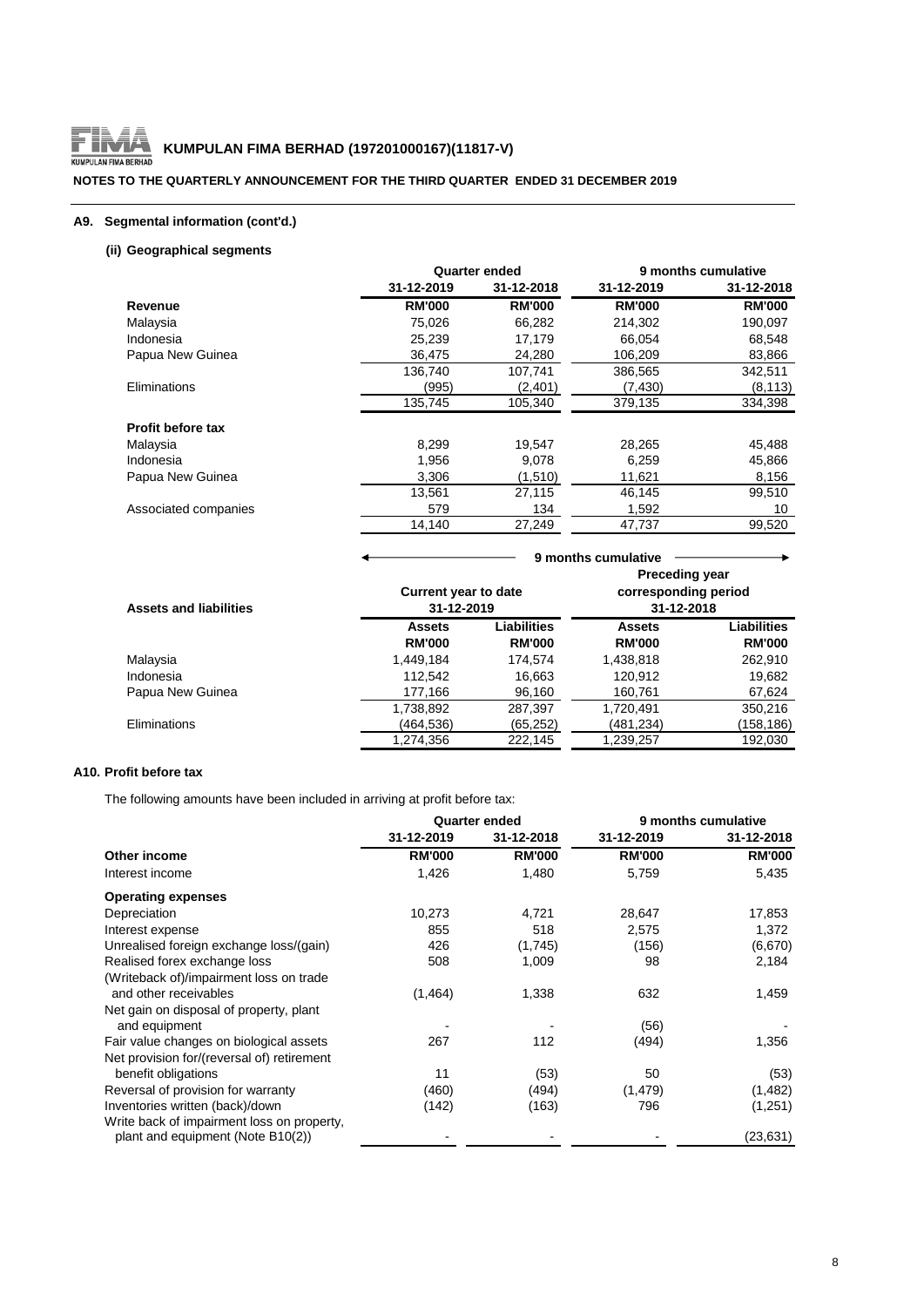

## **KUMPULAN FIMA BERHAD (197201000167)(11817-V)**<br>LAN FIMA BERHAD

## **NOTES TO THE QUARTERLY ANNOUNCEMENT FOR THE THIRD QUARTER ENDED 31 DECEMBER 2019**

#### **A11. Subsequent events**

There were no material events subsequent to the end of the current quarter.

#### **A12. Inventories**

During the quarter, there was no significant write down or write back of inventories except as disclosed in Note A10 above.

#### **A13. Changes in the composition of the Group**

There were no changes in the composition of the Group for the current quarter and financial period to date.

## **A14. Changes in contingent liabilities**

There were no additional contingent liabilities during the current quarter, except as disclosed in Note B10 herein.

## **A15. Significant acquisition of property, plant and equipment**

For the period under review, the Group's acquisitions of property, plant and equipment are as follows :

|                                                      | <b>Current year</b> |
|------------------------------------------------------|---------------------|
|                                                      | to date             |
|                                                      | <b>RM'000</b>       |
| Plant and machinery                                  | 11,351              |
| Vehicles                                             | 1,669               |
| Land and buildings                                   | 1.122               |
| Equipment, furniture and fittings and motor vehicles | 1,609               |
| Bearer plants and infrastructure                     | 8,105               |
| Work in progress                                     | 517                 |
|                                                      | 24.373              |

## **A16. Capital commitments**

The amount of commitments not provided for in the interim financial statements as at 31 December 2019 were as follows:

|                               | <b>Current year</b> |
|-------------------------------|---------------------|
|                               | to date             |
|                               | <b>RM'000</b>       |
| Property, plant and equipment |                     |
| - Approved and contracted for | 7.370               |
|                               |                     |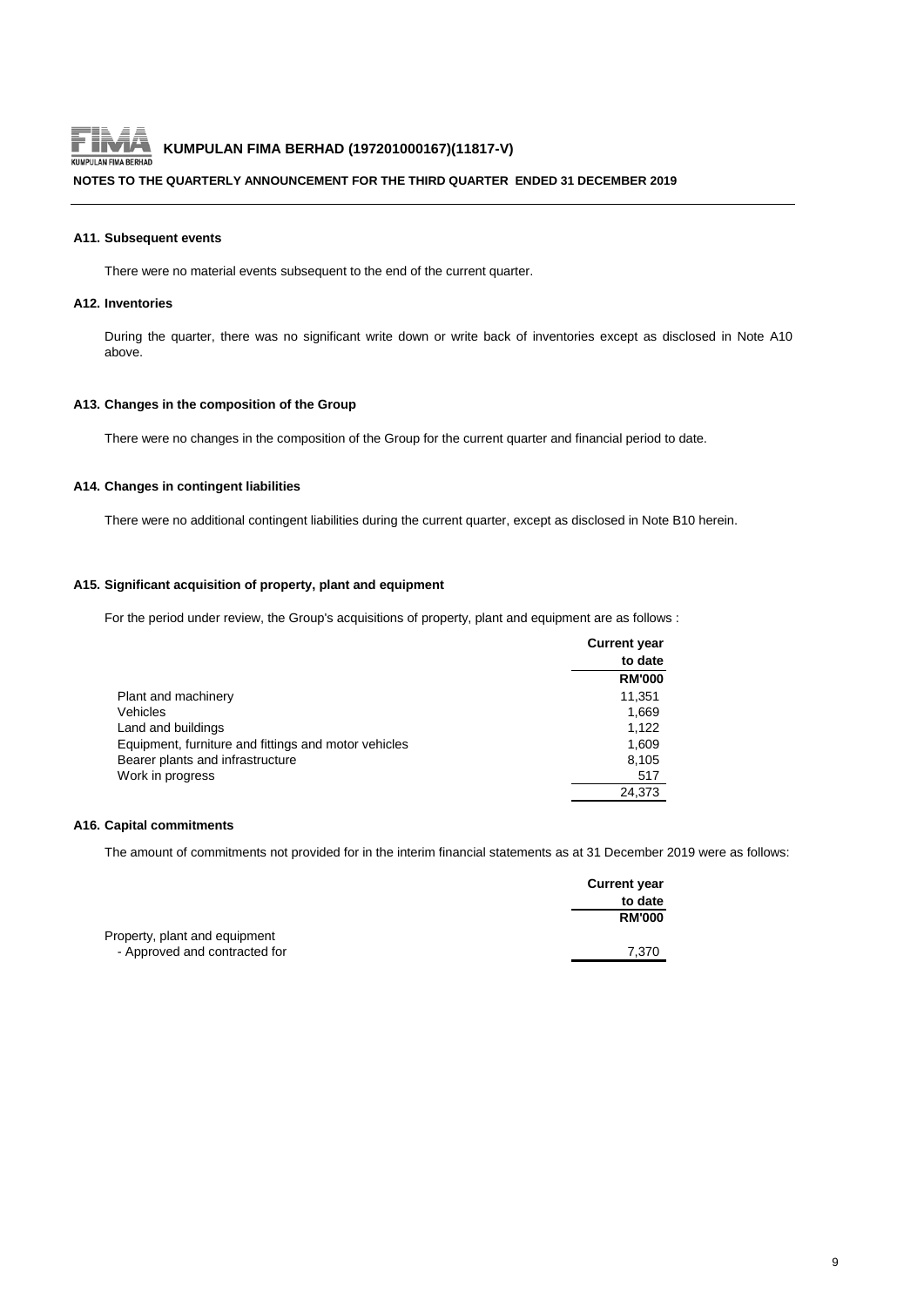

## **A17. Related party transactions**

The Group's related party transactions during the financial period were as follows:

|                                                                                   | <b>Current year</b> |
|-----------------------------------------------------------------------------------|---------------------|
|                                                                                   | to date             |
|                                                                                   | <b>RM'000</b>       |
| Rental expenses payable to a subsidiary<br>- Fima Corporation Berhad              | 640                 |
| Advisory services rendered by corporate shareholder<br>- BHR Enterprise Sdn. Bhd. | 90                  |
| Transactions with subsidiaries                                                    |                     |
| - Fima Instanco Sdn. Bhd. - Rental income                                         | 135                 |
| Transactions with related parties*                                                |                     |
| - PT Pohon Emas Lestari - Purchase of fresh fruit bunch                           | 4,249               |
| - Nationwide Express Courier Services Berhad - Delivery services                  | 67                  |
| - Nationwide Express Courier Services Berhad - Rental income                      | 58                  |

\*Related parties by virture of common shareholders/common directors.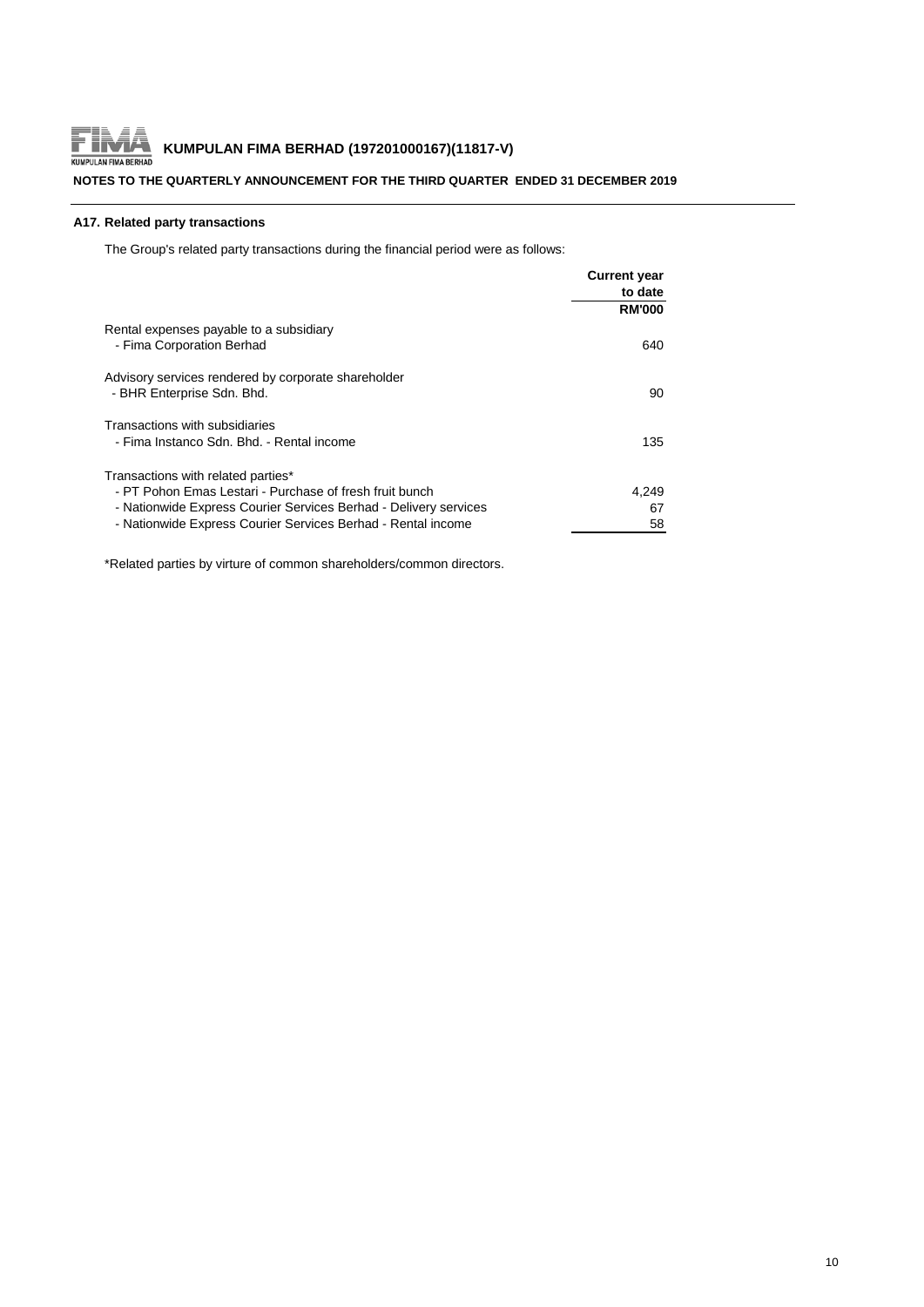

#### **NOTES TO THE QUARTERLY ANNOUNCEMENT FOR THE THIRD QUARTER ENDED 31 DECEMBER 2019**

## **PART B - Bursa Securities Listing Requirements**

## **B1. Review of performance**

#### **Group Performance**

|                                   | Current | <b>Previous</b> |          |        |
|-----------------------------------|---------|-----------------|----------|--------|
| (RM Million)                      | YTD     | YTD             | Variance | %      |
| Revenue                           | 379.14  | 334.40          | 44.74    | 13.4   |
| Profit before tax                 | 47.74   | 99.52           | (51.78)  | (52.0) |
| Profit before tax and write back* | 47.74   | 75.89           | (28.15)  | (37.1) |

\* The amount excludes significant write back of impairment loss on property, plant and equipment amounting to RM23.6 million *pursuant to Mahkamah Agung's decision as disclosed in Note B10(2).*

Group revenue for the third quarter ended 31 December 2019 increased by 13.4% to RM379.14 million as compared to RM334.40 million recorded in the corresponding period last year. The increase of RM44.74 million was mainly attributed to the higher revenue generated by bulking, food and plantation division.

However, Group profit before tax ("PBT")(excludes write back) has decreased by RM28.15 million or 37.1% to RM47.74 million as compared to the same period last year.

The performance of each business division is as follows:

#### **Manufacturing Division**

|                   | <b>Current</b> | <b>Previous</b> |          |        |
|-------------------|----------------|-----------------|----------|--------|
| (RM Million)      | YTD            | YTD             | Variance | %      |
| Revenue           | 99.67          | 101.86          | (2.19)   | (2.2)  |
| Profit before tax | 17.38          | 24.48           | (7.10)   | (29.0) |

Revenue from **Manufacturing Division** has recorded a marginal decrease by 2.2% to RM99.67 million from RM101.86 million last year. On the back of unfavourable sales mix coupled with higher inventories written down, the division's PBT decreased by RM7.10 million or 29.0% to RM17.38 million as compared to the same corresponding period last year.

#### **Plantation Division**

| (RM Million)                                                                                         | <b>Current</b><br>YTD | <b>Previous</b><br>YTD | Variance | %       |
|------------------------------------------------------------------------------------------------------|-----------------------|------------------------|----------|---------|
| Revenue                                                                                              |                       |                        |          |         |
| Indonesia                                                                                            |                       |                        |          |         |
| - Crude palm oil (CPO)                                                                               | 66.05                 | 58.92                  | 7.13     | 12.1    |
| - Crude palm kernel oil (CPKO)                                                                       |                       | 9.63                   | (9.63)   | (100.0) |
| Malaysia                                                                                             |                       |                        |          |         |
| - Fresh fruit bunch (FFB)                                                                            | 14.55                 | 9.54                   | 5.01     | 52.5    |
| - Pineapple                                                                                          | 2.22                  | 2.70                   | (0.48)   | (17.8)  |
| Total                                                                                                | 82.82                 | 80.79                  | 2.03     | 2.5     |
| (Loss)/Profit before tax                                                                             | (4.74)                | 32.79                  | (37.53)  | (114.5) |
| (Loss)/Profit before tax and                                                                         |                       |                        |          |         |
| write back*                                                                                          | (4.74)                | 9.16                   | (13.90)  | (151.7) |
| * The amount qualides simplicant with book of impointment less an proporty, plant and ominimant appr |                       |                        |          |         |

**\*** The amount excludes significant write back of impairment loss on property, plant and equipment amounting to RM23.6 million *pursuant to Mahkamah Agung's decision as disclosed in Note B10(2).*

| FFB produced (mt)            | 146.882 | 146.426 | 456     | 0.3    |
|------------------------------|---------|---------|---------|--------|
| FFB yield/ha (mt)            | 12.02   | 15.33   | (3.30)  | (21.6) |
| Cost of FFB produced (RM/mt) | 303.14  | 227.95  | 75.18   | 33.0   |
| CPO produced (mt)            | 30.817  | 35.698  | (4,881) | (13.7) |
| CPO extraction rate (%)      | 21.88   | 22.60   | (0.72)  | (3.2)  |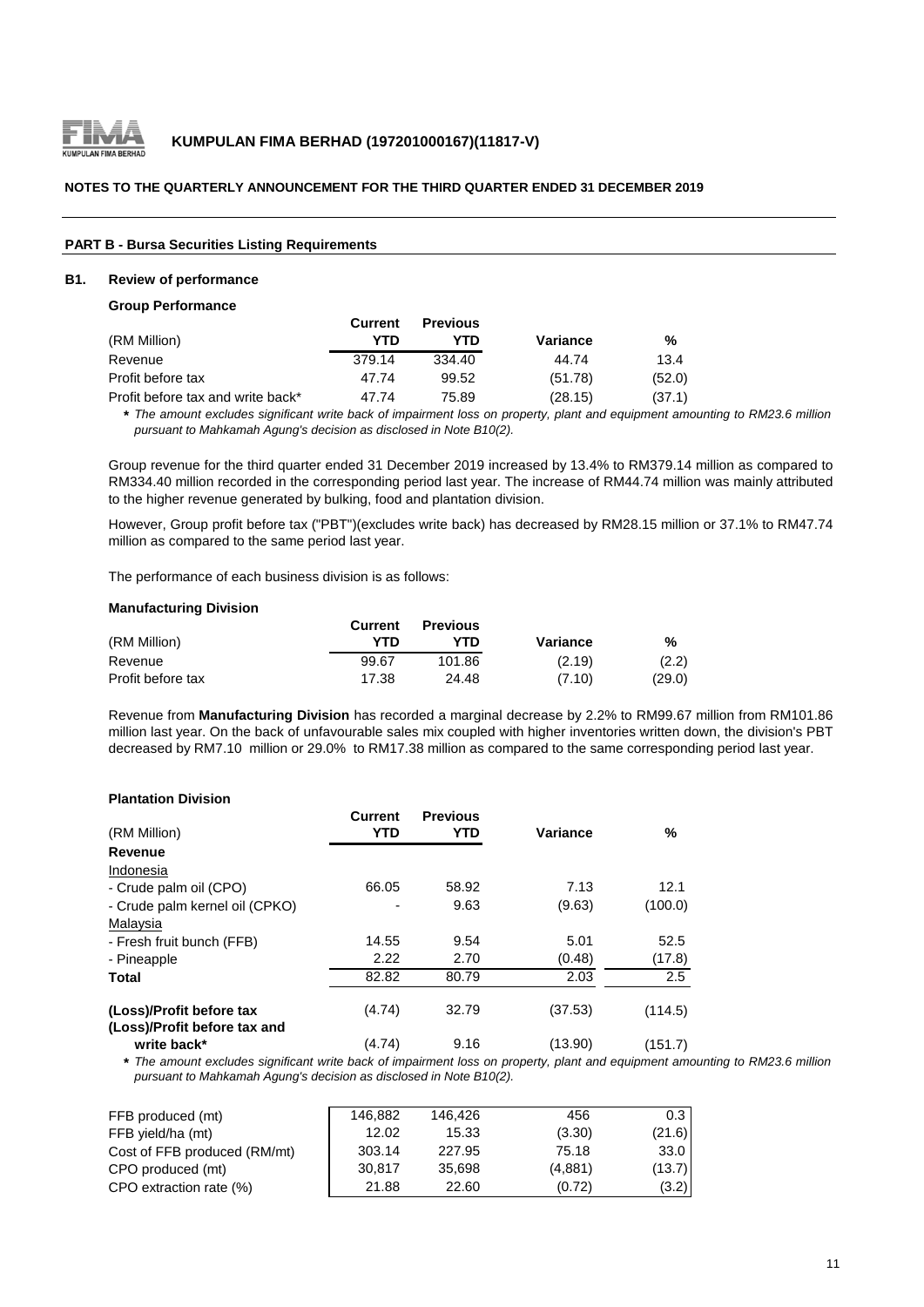

#### **B1. Review of performance (cont'd.)**

| <b>Plantation Division (cont'd.)</b>              |                              |                         |          |         |
|---------------------------------------------------|------------------------------|-------------------------|----------|---------|
|                                                   | <b>Current</b><br><b>YTD</b> | <b>Previous</b><br>YTD. | Variance | %       |
| <b>Sales Quantity (mt)</b>                        |                              |                         |          |         |
| - CPO                                             | 32,978                       | 29,998                  | 2,980    | 9.9     |
| - CPKO                                            |                              | 3,065                   | (3,065)  | (100.0) |
| Average CIF selling price,<br>net of duty (RM/mt) |                              |                         |          |         |
| - CPO                                             | 2,003                        | 1,964                   | 39       | 2.0     |
| - CPKO                                            |                              | 3,141                   | (3, 141) | (100.0) |
| Palm profiles (ha)                                |                              |                         |          |         |
| - Mature                                          | 12,215.6                     | 9,552.5                 |          |         |
| - Immature                                        | 2,198.0                      | 4,590.5                 |          |         |
| Total planted area                                | 14.413.6                     | 14,143.0                |          |         |

Revenue from **Plantation Division** recorded a slight increase by 2.5% to RM82.82 million as compared to the same period last year, in line with higher mature area of plantation estates in Malaysia for the current period. Cost of FFB has gone up from RM228/mt to RM303/mt mainly due to lower yield from the newly matured palm. During the period, 2,663ha became newly matured. Despite this, the division PBT (excludes write back) has decreased by RM13.90 million as compared to last year, mainly attributable to lower yield, higher operational cost and no CPKO sales for the first three quarters.

Our plantation estates in Malaysia which are newly matured and still in the process of land development or palm planting registered a total pre-tax loss of RM9.42 million as compared to RM8.67 million pretax loss recorded in the corresponding period last year.

#### **Bulking Division**

|                   | <b>Current</b> | <b>Previous</b> |          |        |
|-------------------|----------------|-----------------|----------|--------|
| (RM Million)      | YTN            | YTN             | Variance | %      |
| Revenue           | 82.26          | 59.26           | 23.00    | 38.8   |
| Profit before tax | 27.90          | 32.64           | (4.74)   | (14.5) |

**Bulking Division** had recorded an increase of RM23.00 million or 38.8% in revenue to RM82.26 million as compared to last year. The increase was attributed to higher contribution by edible oil and industrial chemicals product as well as sales of palm methyl ester ("PME") from biodiesel operation. However, PBT had dropped by RM4.74 million to RM27.90 million as compared to the corresponding period last year, mainly contributed by pre-tax losses from biodiesel operation, which is in the process of optimising its biodiesel plant.

#### **Food Division**

| (RM Million)           | <b>Current</b><br>YTD | <b>Previous</b><br>YTD | Variance | %      |
|------------------------|-----------------------|------------------------|----------|--------|
| Revenue                |                       |                        |          |        |
| Papua New Guinea (PNG) | 106.21                | 83.87                  | 22.34    | 26.6   |
| Malaysia               | 4.31                  | 4.85                   | (0.54)   | (11.1) |
|                        | 110.52                | 88.72                  | 21.80    | 24.6   |
| Profit before tax      | 11.98                 | 8.92                   | 3.06     | 34.3   |

**Food Division**'s revenue had improved by RM21.80 million or 24.6% to RM110.52 million as compared to the previous financial period, mainly attributed to higher sales volume of tuna and mackerel products. In line with higher revenue, the division's PBT rose by RM3.06 million to RM11.98 million as compared to the same period last year.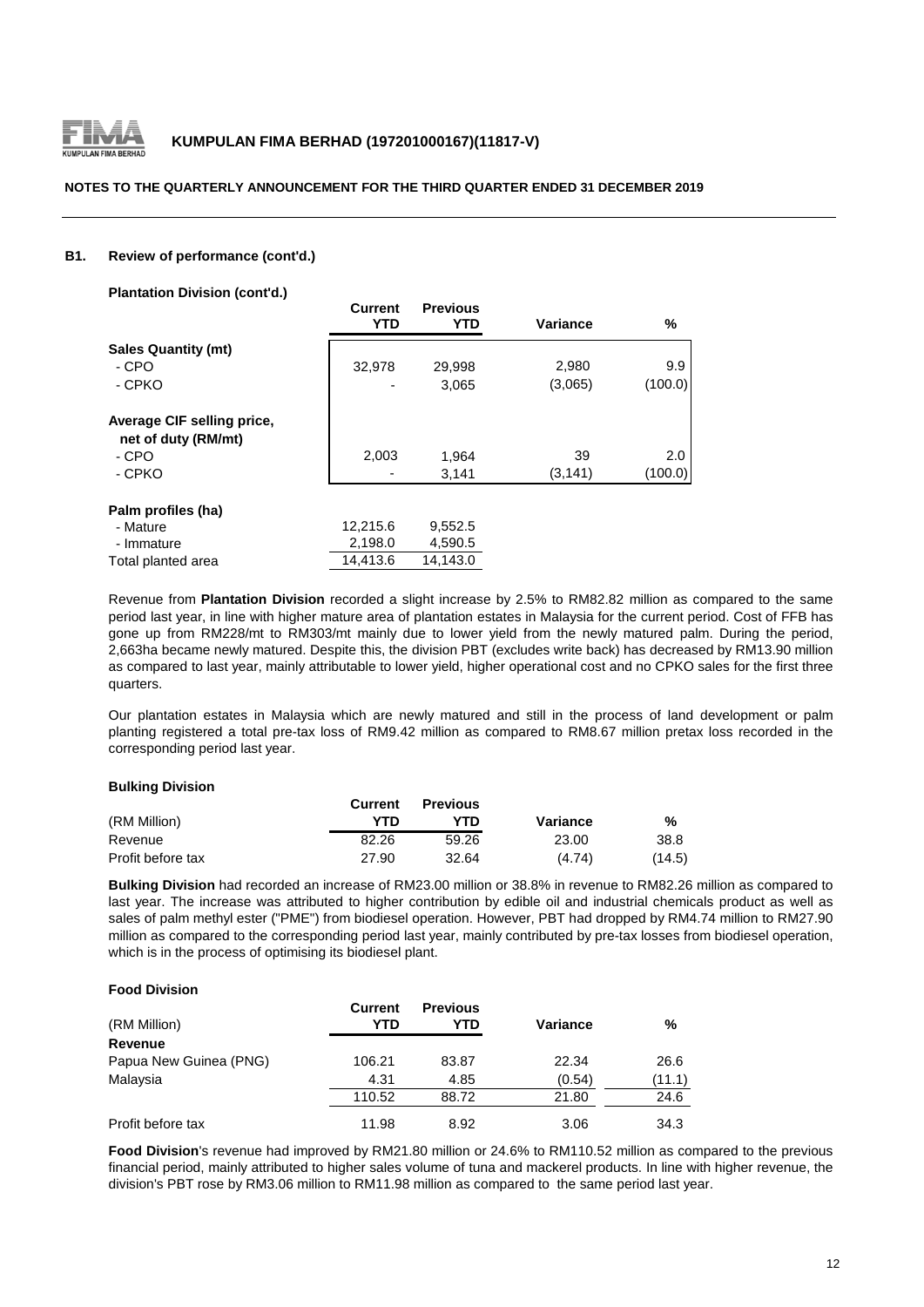

## **NOTES TO THE QUARTERLY ANNOUNCEMENT FOR THE THIRD QUARTER ENDED 31 DECEMBER 2019**

## **B2. Comparison with preceding quarter's results**

#### **Group Performance**

|                   | QTR <sub>3</sub> | OTR <sub>2</sub> |          |        |
|-------------------|------------------|------------------|----------|--------|
| (RM Million)      | FY 2020          | FY 2020          | Variance | %      |
| Revenue           | 135.75           | 128.64           | 7.11     | 5.5    |
| Profit before tax | 14.14            | 18.15            | (4.01)   | (22.1) |

The Group revenue increased by RM7.11 million to RM135.75 million as compared to the preceding quarter, as a result of higher revenue contribution by plantation, bulking and food division.

Despite of improvement in revenue, the Group PBT decreased by RM4.01 million to RM14.14 million as compared to RM18.15 million recorded in the preceding quarter.

The performance of each business division is as follows:

#### **Manufacturing Division**

|                   | QTR <sub>3</sub> | OTR <sub>2</sub> |          |        |
|-------------------|------------------|------------------|----------|--------|
| (RM Million)      | FY 2020          | FY 2020          | Variance | %      |
| Revenue           | 33.45            | 36.04            | (2.59)   | (7.2)  |
| Profit before tax | 4.16             | 8.78             | (4.62)   | (52.6) |

**Manufacturing Division**'s revenue decreased by RM2.59 million or 7.2% to RM33.45 million as compared to the preceding quarter, mainly attributable to lower volume of certain confidential documents. On the back of lower revenue and unfavourable sales mix, PBT has also decreased to RM4.16 million in the current quarter.

#### **Plantation Division**

| QTR <sub>3</sub><br>FY 2020 | QTR <sub>2</sub><br>FY 2020 | Variance               | %                      |
|-----------------------------|-----------------------------|------------------------|------------------------|
|                             |                             |                        |                        |
| 25.24                       | 17.15                       | 8.09                   | 47.2                   |
| 6.09<br>0.67<br>32.00       | 4.95<br>0.93<br>23.03       | 1.14<br>(0.26)<br>8.97 | 23.0<br>(28.0)<br>38.9 |
| (1.71)                      | (1.15)                      | (0.56)                 | (48.7)                 |
| 10,035                      | 10,533                      | (498)                  | (4.7)                  |
| 11,909                      | 9,032                       | 2,877                  | 31.9                   |
| 2,119                       | 1,898                       | 221                    | 11.6                   |
|                             |                             |                        |                        |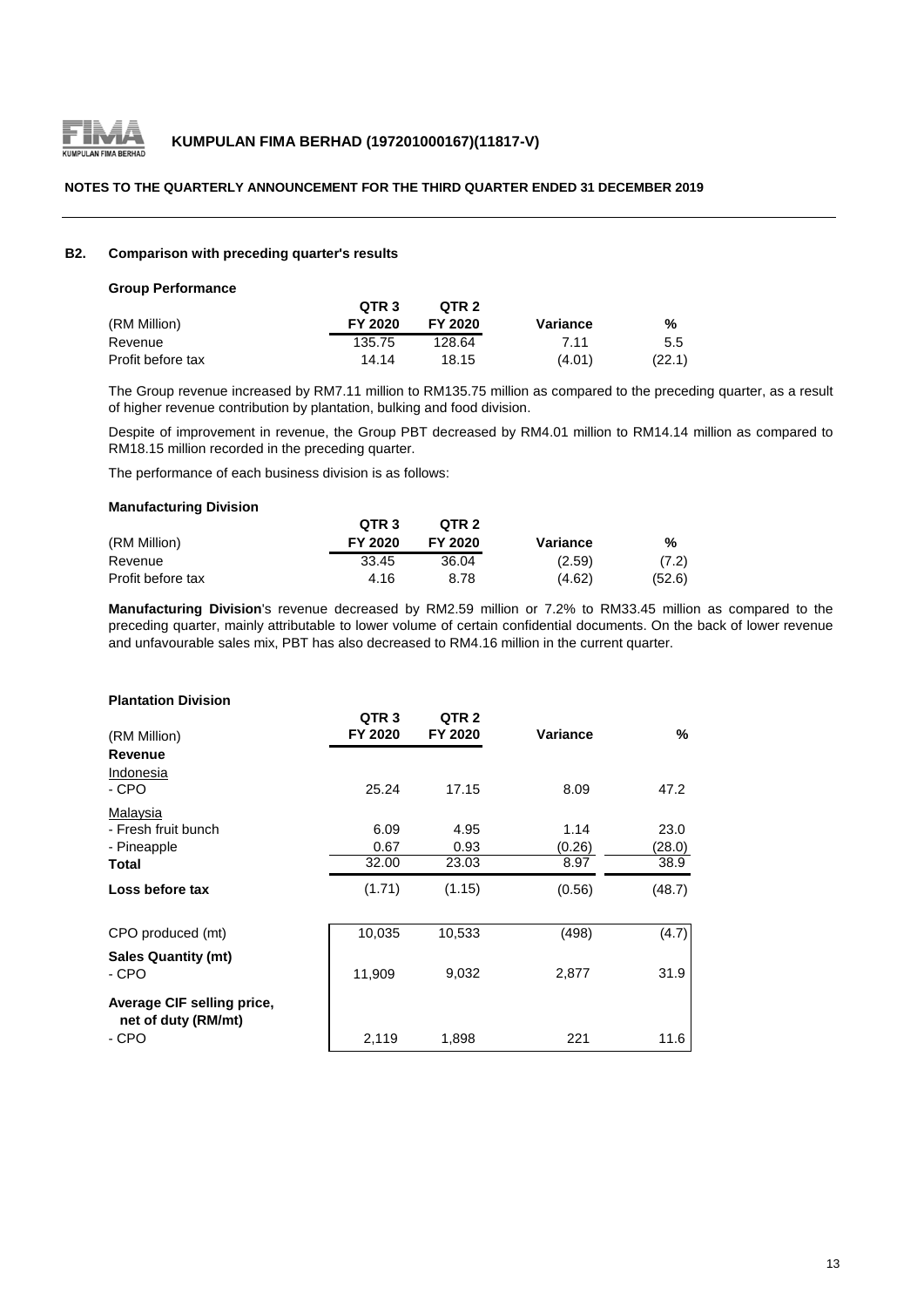

#### **B2. Comparison with preceding quarter's results (cont'd.)**

#### **Plantation Division (cont'd.)**

**Plantation Division**'s revenue for the quarter increased by RM8.97 million or 38.9%, as compared to the preceding quarter mainly due to higher sales volume and selling price of CPO. However, higher operating cost and provision for doubtful debts has contributed to pre-tax losses of RM1.71 million in the current quarter.

#### **Bulking Division**

|                   | QTR <sub>3</sub> | QTR <sub>2</sub> |          |      |
|-------------------|------------------|------------------|----------|------|
| (RM Million)      | FY 2020          | FY 2020          | Variance | %    |
| Revenue           | 31.19            | 30.77            | 0.42     | 1.4  |
| Profit before tax | 10.43            | 7.23             | 3.20     | 44.3 |

**Bulking Division**'s revenue had recorded a slight increase by 1.4% to RM31.19 million as compared to the preceding quarter. On the back of higher revenue, PBT has recorded 44.3% increase or RM3.20 million to RM10.43 million as compared to the preceding quarter, mainly attributable to lower pre-tax losses recorded by the biodiesel segment, which is in the process of optimising its biodiesel plant.

#### **Food Division**

| (RM Million)      | QTR <sub>3</sub><br>FY 2020 | QTR <sub>2</sub><br>FY 2020 | <b>Variance</b> | ℅      |
|-------------------|-----------------------------|-----------------------------|-----------------|--------|
| <b>Revenue</b>    |                             |                             |                 |        |
| <b>PNG</b>        | 36.48                       | 35.92                       | 0.56            | 1.6    |
| Malaysia          | 1.27                        | 1.58                        | (0.31)          | (19.6) |
|                   | 37.75                       | 37.50                       | 0.25            | 0.7    |
| Profit before tax | 3.48                        | 4.11                        | (0.63)          | (15.3) |

Revenue from **Food Division** recorded an increase of 0.7% to RM37.75 million as compared to the preceding quarter, mainly due to higher sales volume of canned tuna products. However, a marginal decrease posted in Division's PBT by RM0.63 million to RM3.48 million, mainly attributable to the net forex losses of RM1.01 million recognised in current quarter.

#### **B3. Prospects**

**Manufacturing Division** - The division will continue its concerted efforts to establish new strategic alliances to develop new products and solutions to complement its existing products.

**Plantation Division -** The overall performance of the oil palm production and processing is very much influenced by the direction of palm oil prices and our estates' yield. Nevertheless, we will remain focused in improving our efficiency and productivity in oil palm plantation operation and optimising production cost.

**Bulking Division -** The demand for storage is expected to be satisfactory. The division is looking at securing more long term contracts with customers as well as handling higher margin products.

The demand for biodiesel is expected to improve in anticipation of higher biodiesel mandates in Malaysia, but may be moderated by domestic competition. The division is looking to secure more long term contract with local and global customers, improve efficiency and optimization of its biodiesel plant.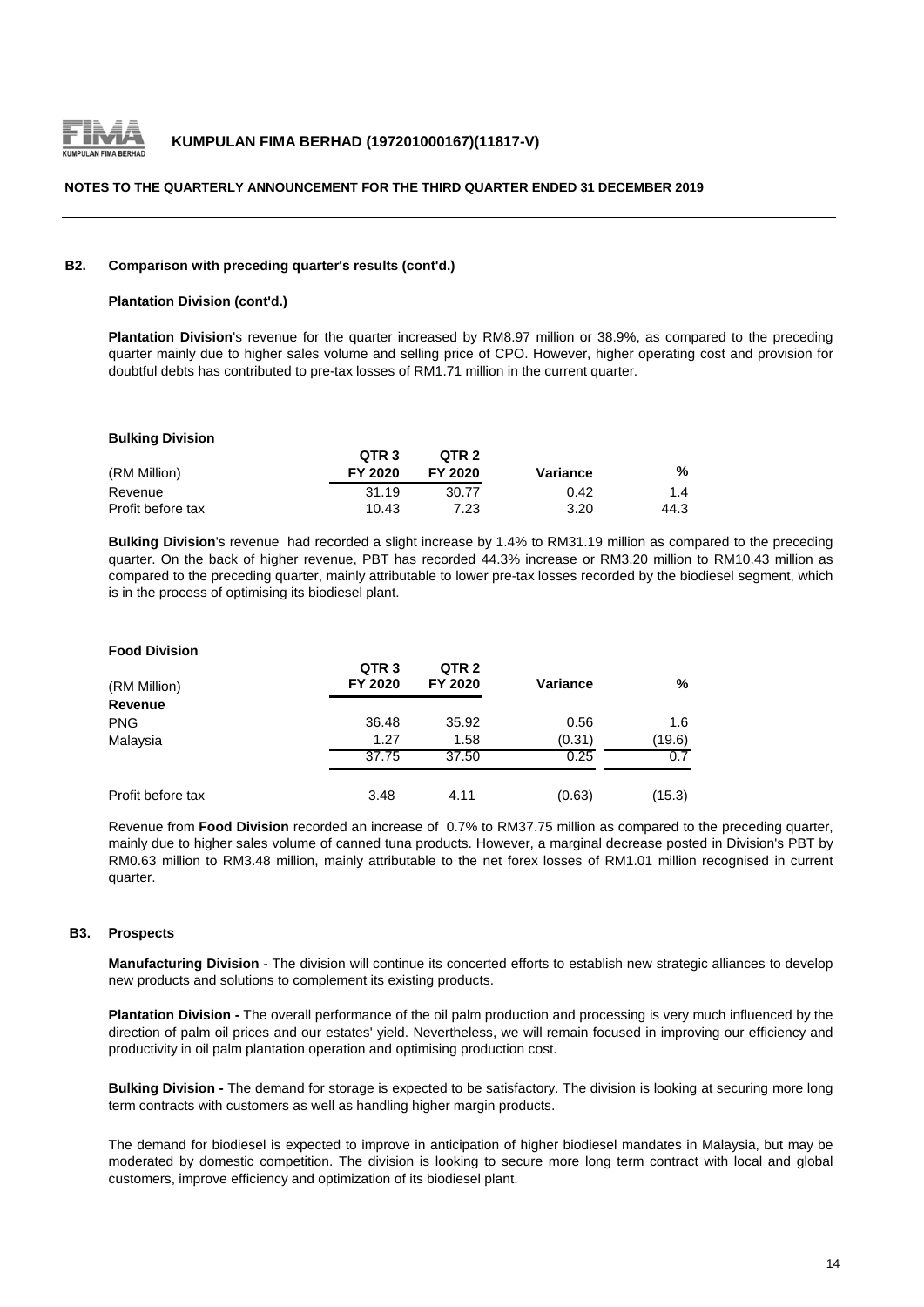

#### **B3. Prospects (cont'd.)**

**Food Division** faces many challenges ahead, particularly in Papua New Guinea where the division's main operation is located, amidst intense market competition from cheaper imported products and currency fluctuation. The division will continue to focus on operational efficiency, productivity and margin improvements, and cost control as well as emphasising on quality, service and delivery.

The Coronavirus 2019 (Covid-19) is anticipated to have some impact to the Group operation. The management is currently assessing, monitoring and mitigating the impact of the outbreak and develop necessary action plans.

#### **B4. Explanatory notes on variances with profit forecasts or profit guarantees**

The Group did not issue any profit forecast and/or profit guarantee to the public.

#### **B5. Income tax expense**

|                  | <b>Current</b> | <b>Current</b> |
|------------------|----------------|----------------|
|                  | year           | year           |
|                  | quarter        | to date        |
|                  | 31-12-2019     | 31-12-2019     |
|                  | <b>RM'000</b>  | <b>RM'000</b>  |
| Current taxation | 4,596          | 15,308         |

The effective tax rate on the Group's profit to date is higher than the statutory tax rate mainly due to under provision in prior year tax expense.

## **B6. Profits/(losses) on sale of unquoted investments and/or properties**

There were no sale of unquoted investments and/or properties during the current quarter.

### **B7. Purchase or disposal of quoted securities**

There were no purchase or disposal of quoted securities during the current quarter.

#### **B8. Corporate proposals**

#### **(a) Status of corporate proposal**

There are no corporate proposals announced but not completed at the date of this report.

## **(b) Utilisation of proceeds raised from any corporate proposal** Not applicable.

#### **B9. Borrowings and debt securities**

|                                    | As at<br>31-12-2019<br><b>RM'000</b> | As at<br>31-3-2019<br><b>RM'000</b> |
|------------------------------------|--------------------------------------|-------------------------------------|
| Secured:                           |                                      |                                     |
| Non-current                        |                                      |                                     |
| Obligations under finance leases*  | 14.383                               | 14,868                              |
| Obligations under operating leases | 21,638                               |                                     |
|                                    | 36,021                               | 14,868                              |
| <b>Current</b>                     |                                      |                                     |
| Obligations under finance leases*  | 643                                  | 643                                 |
| Obligations under operating leases | 4,169                                |                                     |
| Bankers' acceptance                | 2,325                                | 4,506                               |
| Short term revolving credit        | 35,000                               | 30,000                              |
|                                    | 42,137                               | 35,149                              |
|                                    | 78,158                               | 50,017                              |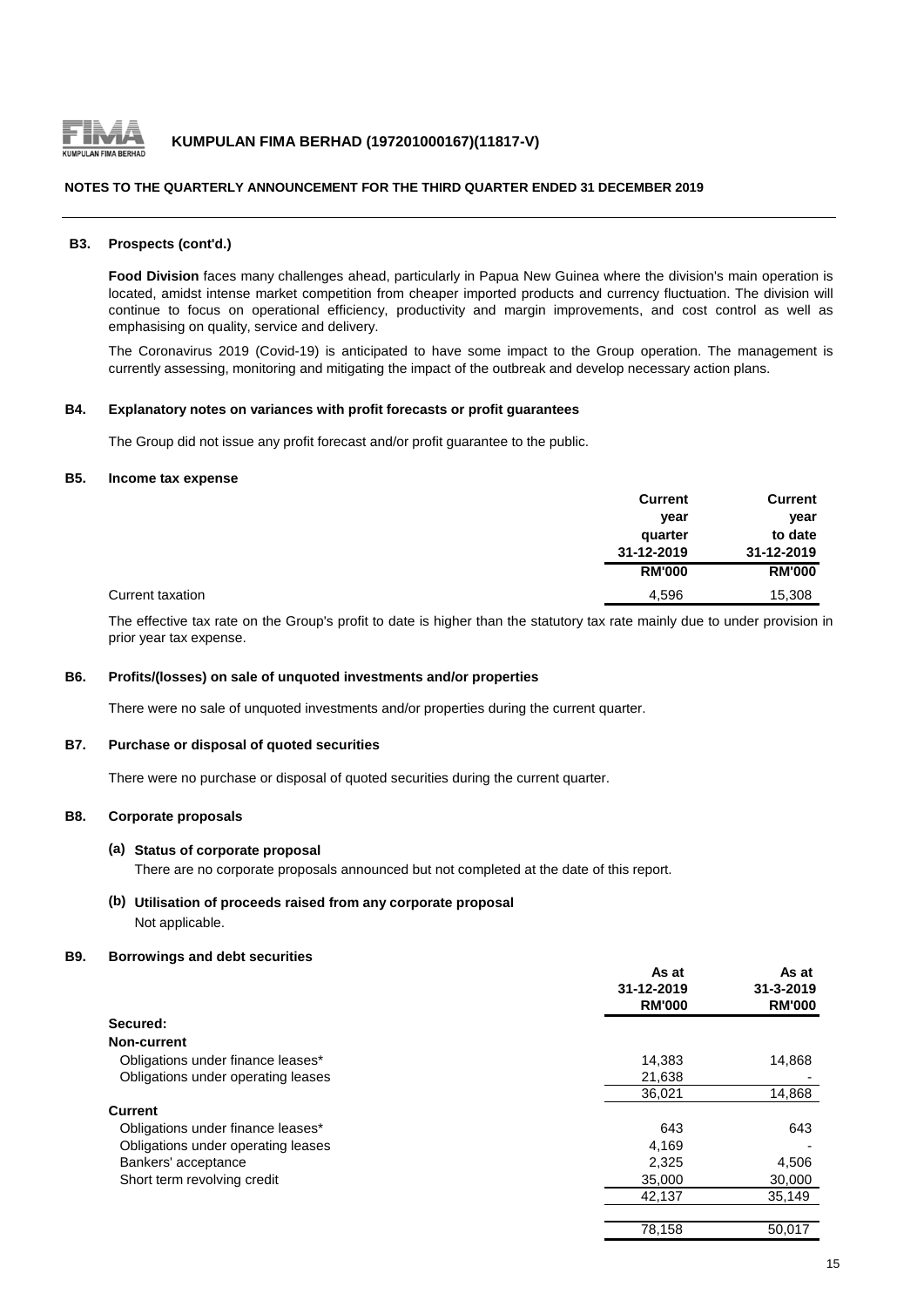

#### **NOTES TO THE QUARTERLY ANNOUNCEMENT FOR THE THIRD QUARTER ENDED 31 DECEMBER 2019**

#### **B9. Borrowings and debt securities (cont'd.)**

\* The obligations under finance leases are in respect of the following land lease:

- (i) A 99 year land lease granted to subsidiary, Gabungan Warisan Sdn. Bhd. to develop approximately 249.8 ha of land in Kuala Krai, Kelantan Darul Naim. The lease expires on 2 July 2112.
- (ii) Sub-leases granted to subsidiaries, Taka Worldwide Trading Sdn. Bhd. and Etika Gangsa Sdn. Bhd. over 2 parcels of land measuring approximately 404.6 ha, deemed suitable for oil palm cultivation, situated in Mukim Relai, Daerah Jajahan Gua Musang, Kelantan for a term of 66 years expiring 5 March 2075, with an option to renew for a further period of 33 years.
- (iii) A 60 year lease granted to subsidiary, R.N.E. Plantation Sdn Bhd over 1 plot of agricultural land measuring 2,000 ha located at Sungai Siput, Daerah Kuala Kangsar, Perak. The lease will expire on 3 August 2075, with an option to renew for a further 30 years.

#### **B10. Changes in material litigations**

Except for the following, there were no other changes in material litigation since the date of the last annual statement of financial position:

1. On 30 July 2018, a subsidiary, Fima Corporation Berhad ("FimaCorp") announced that its wholly owned subsidiary, Percetakan Keselamatan Nasional Sdn. Bhd. ("the Plaintiff"), has on the same day, commenced a High Court action against Datasonic Technologies Sdn. Bhd. ("the Defendant").

The claim is for a sum of RM24,975,000.00 (excluding interest and cost) ("Outstanding Amount"), being the amount due and owing by the Defendant to the Plaintiff for 1.5 million Malaysian passport booklets which were supplied by the Plaintiff to the Defendant.

At the request of the Defendant during the case management on 3 October 2018, the Plaintiff agreed to attempt mediation with the aim of arriving at an amicable resolution. The mediation took place on 17 October 2018, 19 October 2018 and 1 March 2019. However, the parties could not reach a resolution.

The next case management has been fixed for 6 April 2020. The matter has been fixed for trial on 13, 14, 27 and 28 August 2020.

This civil suit is not expected to give significant impact on the financial and operational position of the Company.

2. (a) On 21 October 2016, FimaCorp announced that its Indonesian subsidiary, PT Nunukan Jaya Lestari ("PTNJL") has instituted legal proceedings to challenge the order issued by the Menteri Agraria dan Tata Ruang/Kepala Badan Pertanahan Nasional ('Defendant") ("Ministerial Order") to revoke PTNJL's land title Hak Guna Usaha No. 01/Nunukan Barat ("HGU") with immediate effect.

The Ministerial Order was on the basis that the HGU was improperly issued due to administrative irregularities performed by certain officers of the Badan Pertanahan Nasional Provinsi Kalimantan Timur at the time of the issuance of the HGU in 2003, resulting in parts of the area within the HGU to overlap with foresty areas. PTNJL's planted area affected by the Ministerial Order measures 3,691.9 hectare.

On 21 October 2016, PTNJL filed an application in the Pengadilan Tata Usaha (State Administrative Court) in Jakarta, Indonesia seeking an order to annul the Ministerial Order. Simultaneously, in the said application, PTNJL has also sought an order from State Administrative Court to postpone the enforcement of the Ministerial Order pending full and final determination of the matter by the Indonesian courts. The Defendant, together with a third party interverner, PT Adindo Hutani Lestari, have filed a defence against the said suit.

On 13 June 2017, the State Administrative Court dismissed the application filed by PTNJL to annul the Ministerial Order. Subsequently on 24 July 2017, PTNJL filed and appeal to the Pengadilan Tinggi Tata Usaha Negara Jakarta to appeal against the decision of the State Adminstrative Court.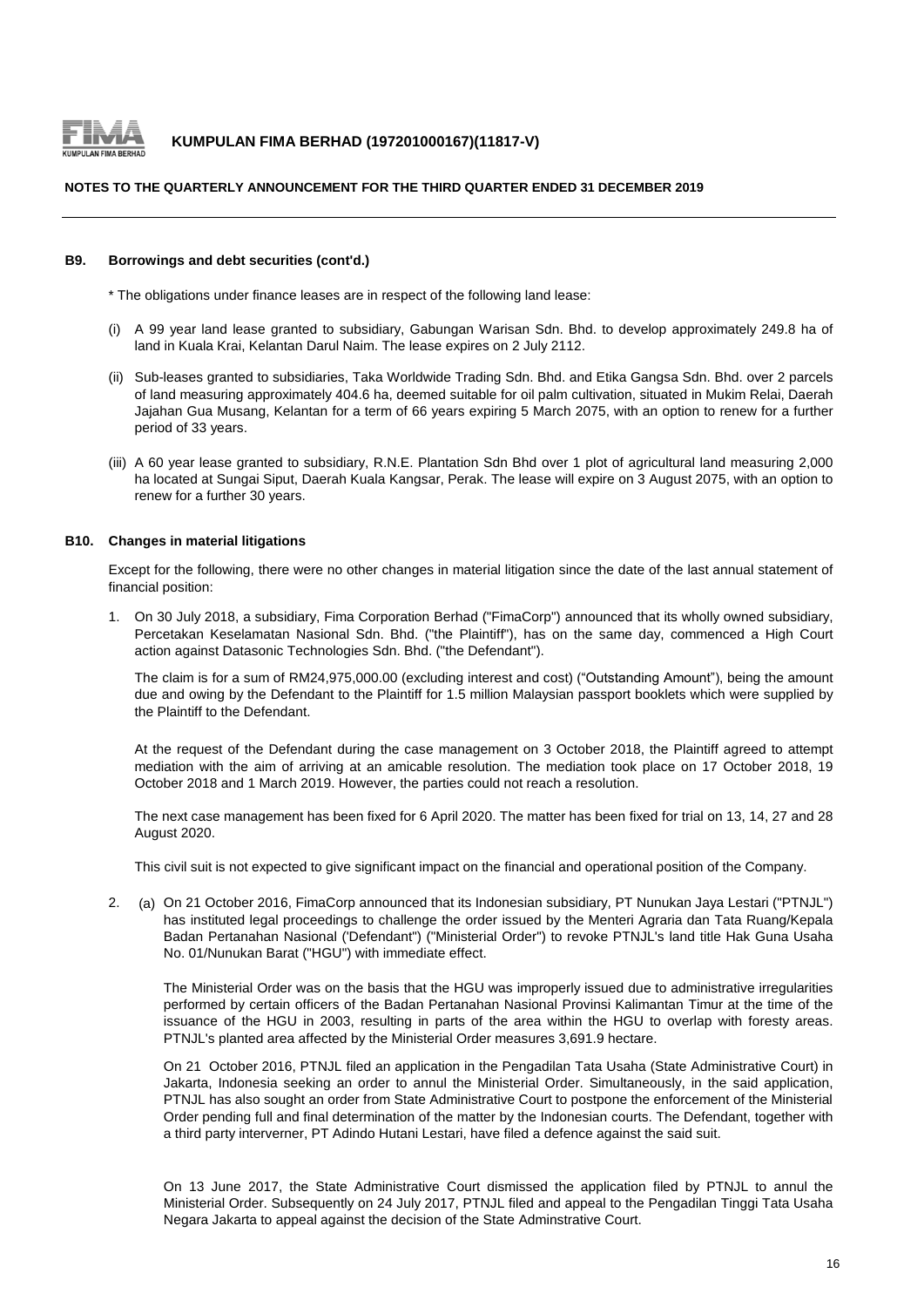

#### **NOTES TO THE QUARTERLY ANNOUNCEMENT FOR THE THIRD QUARTER ENDED 31 DECEMBER 2019**

#### **B10. Changes in material litigations (cont'd.)**

The Pengadilan Tinggi Tata Usaha Negara Jakarta vide its written decision dated 11 December 2017 (which was received by the Company's solicitors on 2 January 2018 and subsequently forwarded to FimaCorp on 3 January 2018):

- (i) has partly allowed PTNJL's appeal against the State Administrative Court's decision, with costs;
- (ii) has declared that the Ministerial Order revoking PTNJL's HGU to be void, save for the areas overlapping with forestry areas/third party interests measuring 5,138 hectares; and
- (iii) has ordered the Defendant to revoke the Ministerial Order save for the areas overlapping with forestry areas/third party interests measuring 5,138 hectares.

Pursuant to Pengadilan Tinggi Tata Usaha Negara Jakarta's decision dated 11 December 2017, PTNJL has filed its statement of appeal on 10 January 2018 and appeal on 23 January 2018 to the Mahkamah Agung Republik Indonesia ("Mahkamah Agung") in respect of the decision of the Pengadilan Tinggi Tata Usaha Negara Jakarta.

Mahkamah Agung, vide its written decision dated 21 August 2018, has allowed PTNJL's appeal and ruled that the Ministerial Order revoking PTNJL's HGU be annulled. The Mahkamah Agung also ordered the Defendant, to simultaneously:

- (i) issue an order cancelling PTNJL's HGU rights over the areas overlapping with third party interests measuring 3,500 hectares; and
- (ii) issue a new HGU certificate in favour of PTNJL for an area measuring 16,474.130 hectares, (which is 19,974.130 hectares less the 3,500 hectares referred to in paragraph (a) above).

The amount of write back relating to the impairment of property, plant and equipment previously affected by the Ministerial Order is RM23,631,000 and reflected in the previous financial year.

On 20 February 2019, FimaCorp announced that PTNJL has received notice that the Defendant has filed an application for judicial review together with its judicial review memorandum at the Mahkamah Agung on 8 February 2019. The Defendant is seeking to set aside the Mahkamah Agung's written decision dated 21 August 2018 on grounds that the court had among others misapplied the law to the relevant facts in arriving at the decision. PTNJL has on 18 March 2019 filed a counter memorandum at the Mahkamah Agung in response to the said application.

On 27 November 2019, FimaCorp announced that the judicial review application against PTNJL, was allowed by the Mahkamah Agung vide its written decision which was received by PTNJL's solicitors on 27 November 2019.

(b) On 28 November 2019, PTNJL has filed a civil suit in the Pengadilan Negeri Jakarta Selatan against the Defendant and PT Adindo Hutani Lestari ("AHL") (collectively, "Defendants"). The President Republik Indonesia and Menteri Lingkungan Hidup dan Kehutanan Republik Indonesia ("Menteri Kehutanan") have been named as co-defendants in the said suit.

PTNJL is seeking legal recognition of its rights over HGU; an injunction to:

- (i) order Badan Pertahanan Nasional and Menteri Kehutanan to issue permit, recommendation, or approval for PTNJL to undertake its plantation activities;
- (ii) bar AHL from preventing PTNJL from undertaking its plantation activities within the HGU areas which overlap with AHL's operating permits/interests; and
- (iii) restrain Menteri Kehutanan from issuing any new licences permits or approvals to any parties on or within the HGU.

PTNJL is also seeking an order from the court to stay the enforcement of the Ministerial Order dated 25 July 2016 pending full and final determination of the matter by the Indonesian courts.

(<sub>C</sub>) On 23 January 2020, PTNJL has filed an application at the Jakarta State Administrative Court (or Pengadilan Tata Usaha Negara Jakarta) for judicial review of the Mahkamah Agung's decision that was delivered to PTNJL on 27 November 2019 which ruled in favour of Menteri Agraria dan Tata Ruang/Kepala Badan Pertanahan Nasional.